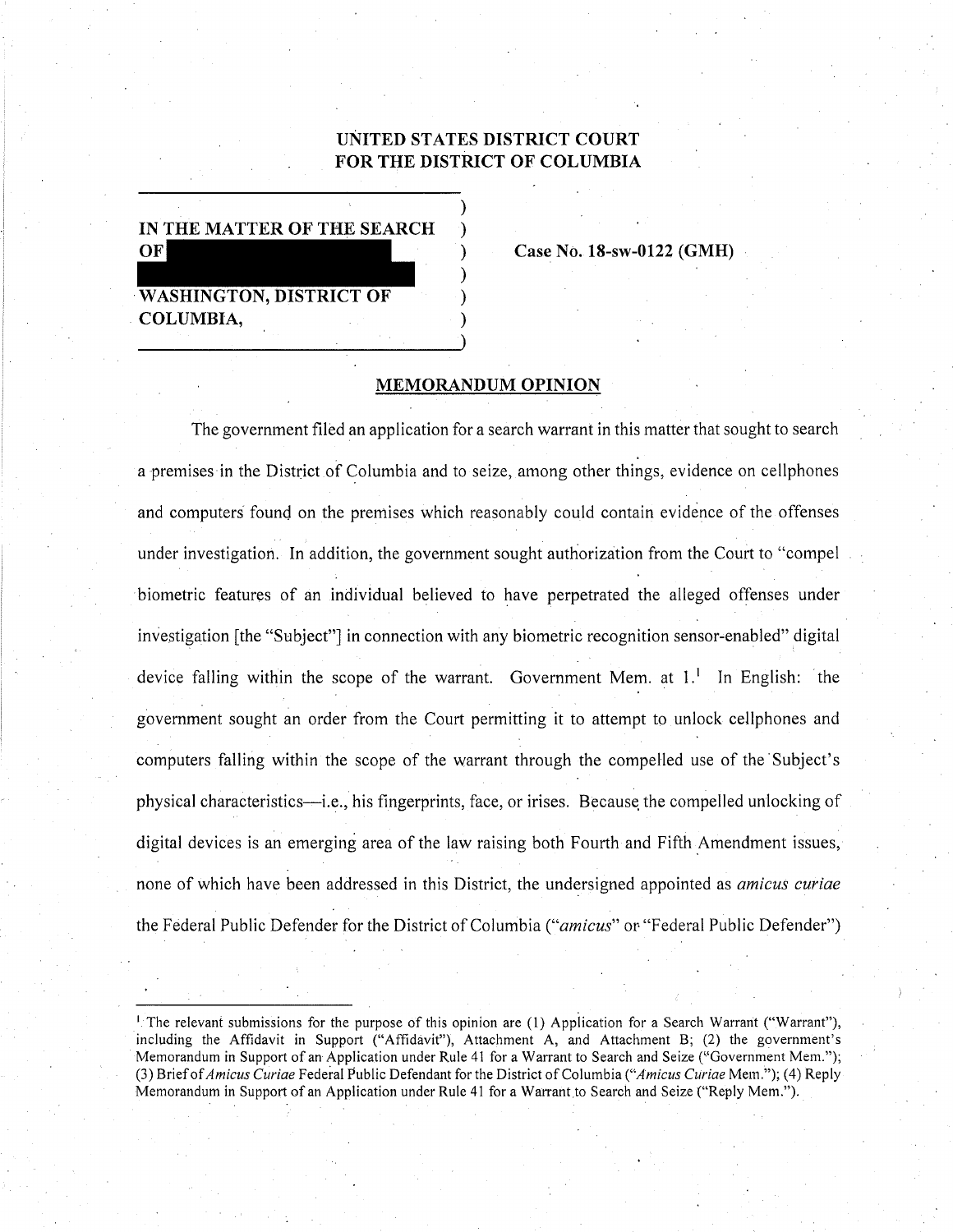to submit its views on the lawfulness of the government's request.<sup>2</sup> The Court heard oral argument on the government's application on June 4, 2018. It granted the application and signed the search warrant on June 7, 2018. The Court now issues this opinion to explain its reasoning for doing so.

# **I. BACKGROUND**

 The government's affidavit in support of the warrant established probable cause to believe that the premises to be searched was the Subject's, an individual whom the government had probable cause to believe has violated 18 U.S.C. § 1030, which prohibits fraud and related activity involving computers. The application further established probable cause to believe that personal electronic devices used or controlled by the Subject, and which might be found on the premises to be searched, contained evidence or information about, or were the instrumentalities of, those crimes (the "Subject Devices"). Specifically, Attachment B to the requested warrant described the evidence to be seized during the search of the premises, including,

for any digital device which is capable of containing and reasonably could contain fruits, evidence, information, contraband, or instrumentalities as described in the search warrant affidavit and above, including but not limited to . . . [a certain] computer referenced in the search warrant affidavit [that the Subject has been seen using]:

. . . evidence of who used, owned, or controlled the [Subject Devices] at the time the things described in this warrant were created, edited, or deleted, such as logs, registry entries, configuration files, saved usernames and passwords, documents, browsing history, user profiles, email, email contacts, "chat," instant messaging logs, photographs, and correspondence

Attachment B, ¶ 3.a. Attachment B further stated:

Although already generally covered by paragraph 3.a. above, during the execution of the search of the [premises] described in Attachment A, law enforcement personnel are also specifically authorized to compel [the Subject] to provide biometric features, including pressing his fingers (including thumbs) against and/or

<sup>&</sup>lt;sup>2</sup> The Court thanks the Federal Public Defender for its submission and participation at oral argument, both of which were of considerable assistance in resolving the government's application.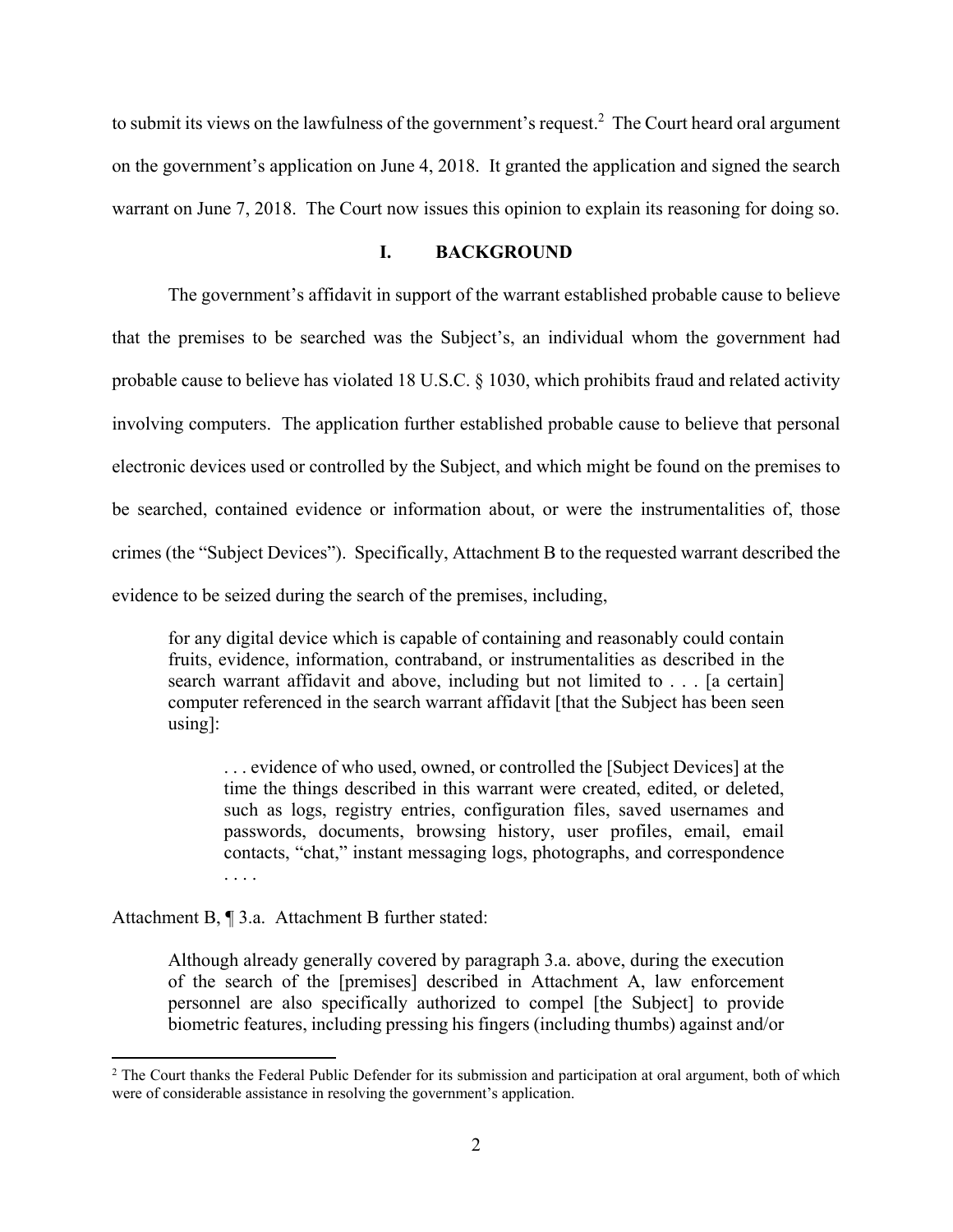putting his face before the sensor, or any other security feature requiring biometric recognition, of:

- (a) any of the [Subject Devices] found at the [premises], and
- (b) where the [Subject Devices] are limited to those which are capable of containing and reasonably could contain fruits, evidence, information, contraband, or instrumentalities of the offense(s) as described in the search warrant affidavit and warrant attachments,

for the purpose of attempting to unlock the [Subject Devices'] security features in order to search the contents as authorized by this warrant.

Attachment B, ¶ 4. The affidavit in support of the warrant application noted that, from both the affiant's "training and experience, [and] . . . from information found in publicly available materials published by device manufacturers, . . . many electronic devices, particularly newer mobile devices and laptops, offer their users the ability to unlock the device through biometric features" rather than with passwords or passcodes. Affidavit, ¶ 59.a. Importantly, the warrant made clear that law enforcement was not authorized "to compel any other individuals found at the [premises] to provide biometric features . . . to access or otherwise unlock any [Subject Device]," or to request the Subject "to state or otherwise provide the password or any other means that may be used to unlock or access the [Subject Devices], including by identifying the specific biometric characteristics (including the unique finger(s) or other physical features) that may be used to unlock or access the [Subject Devices]." Attachment B, ¶ 4. That is, absent the Subject's Mirandized-waiver of constitutional rights, the government was not permitted to ask the Subject to disclose which biometric feature (e.g., which finger) would unlock any of the Subject Devices. Rather, law enforcement was required to select which biometric feature to test on a given device.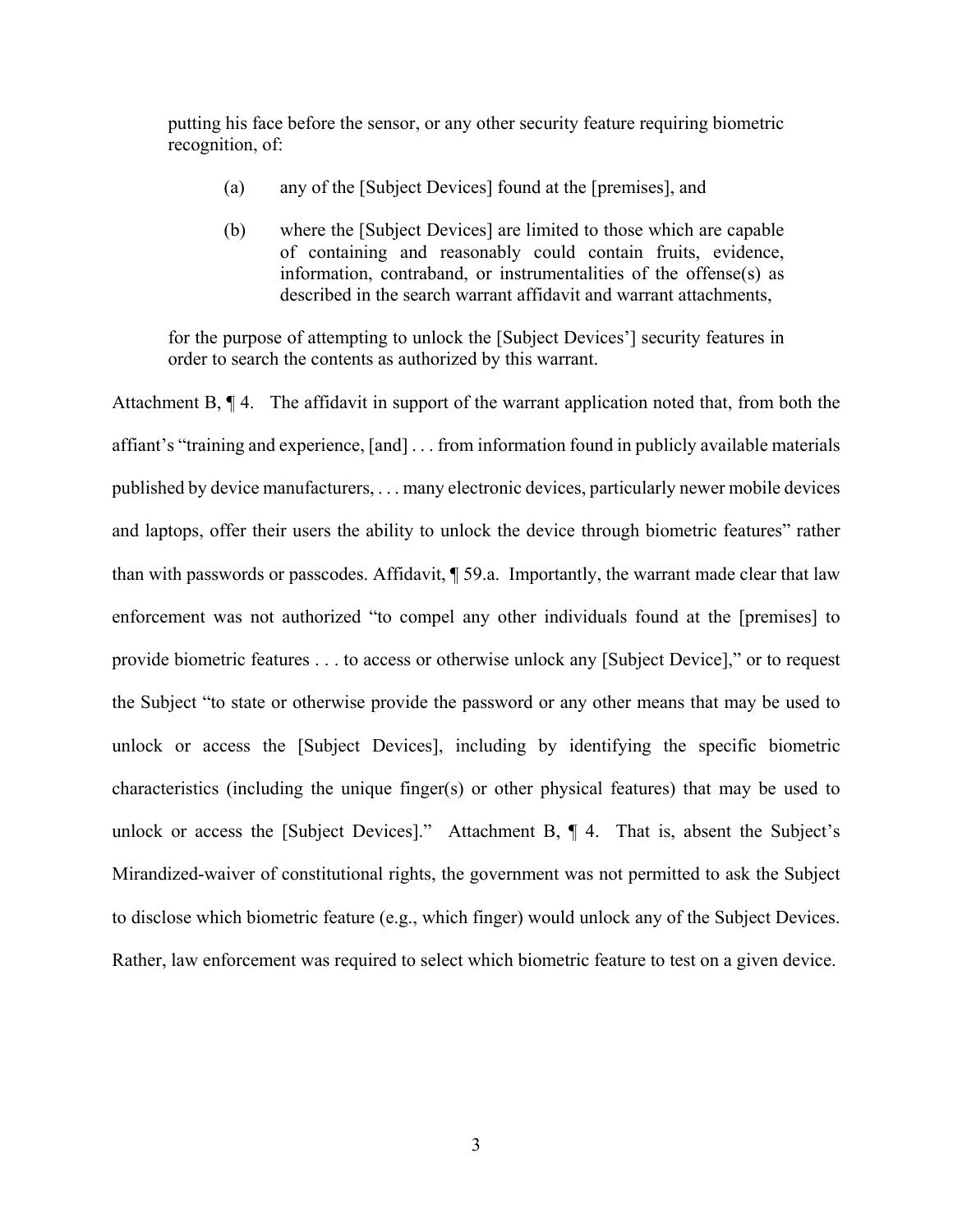# **II. DISCUSSION**

#### **A. Fourth Amendment**

 "The Fourth Amendment provides in relevant part that '[t]he right of the people to be secure in their persons, houses, papers, and effects, against unreasonable searches and seizures, shall not be violated, and no Warrants shall issue, but upon probable cause.'" *Missouri v. McNeely*, 569 U.S. 141, 148 (2013) (quoting U.S. Const. amend IV). Here, the affidavit submitted in support of the search warrant established both probable cause to believe that a crime had been committed and that evidence of the crime would be found at the premises to be searched, including on the Subject Devices. Thus, the government's warrant satisfied the requirements of the Fourth Amendment justifying the search of the premises and of the above-described Subject Devices.<sup>3</sup>

<sup>3</sup> Based on the limited information that was provided as part of the Court's order to submit an *amicus* brief, the Federal Public Defender argued that "the government's request to generally search any digital device(s) that *may* be found at the premises likely violates the Fourth Amendment's particularity requirement." *Amicus Curiae* Mem. at 1 n.1. The concern of *amicus* is understandable in light of the fact that it has seen neither the proposed warrant, itself, nor the affidavit supporting it. However, the government's warrant was sufficiently particularized.

The Fourth Amendment's particularity requirement has three components: a warrant "must identify the specific offense" for which law enforcement has established probable cause; it must "describe the place to be searched"; and it must "specify the 'items to be seized by their relation to designated crimes.'" *United States v. Galpin*, 720 F.3d 436, 446 (2d Cir. 2013) (quoting *United States v. Williams*, 592 F.3d 511, 519 (4th Cir. 2010)); *see also United States v. Griffith*, 867 F.3d 1265, 1271 (D.C. Cir. 2017) ("[T]here must, of course, be a nexus . . . between the item to be seized and criminal behavior." (second alteration in original) (quoting *Warden, Md. Penitentiary v. Hayden*, 387 U.S. 294, 307 (1967))). "[A] failure to describe the items to be seized with as much particularity as the circumstances reasonably allow offends the Fourth Amendment because there is no assurance that the permitted invasion of a suspect's privacy and property are no more than absolutely necessary." *Galpin*, 720 F.3d at 446 (quoting *United States v. George*, 975 F.2d 72, 76 (2d Cir. 1992)). Here, the warrant identified the crime at issue as 18 U.S.C. § 1030—"Fraud and relat[ed] activity in connection with computers." Warrant. It identified the specific place to be searched. *Id.* And it adequately specified the items to be seized and their connection to the identified crimes. The Affidavit, incorporated by reference into the warrant, explained that "individuals who engage in the . . . described criminal activity use digital devices like [those sought] to facilitate illegal activity  $\dots$ ; [and] to store  $\dots$  documents and records relating to their illegal activity," among other things, and explained why the affiant had reason to believe that such devices may have been used in furtherance of the crime being investigated. Affidavit, ¶¶ 51–52, 55; *see also United States v. Maxwell*, 920 F.2d 1028, 1031 (D.C. Cir. 1990) ("[A] search warrant may be construed with reference to the affidavit supporting it . . . if '(1) the affidavit accompanies the warrant, and in addition (2) the warrant uses "suitable words of reference" which incorporate the affidavit by reference.'" (quoting *United States v. Vaughn*, 830 F.2d 1185, 1186 (D.C. Cir. 1987))). It further limited the devices to be searched to those located at the searched premises "that based on their location, appearance, and/or other information learned at the time of the execution of the warrant appear capable of containing evidence, fruits, contraband, instrumentalities, and information" relating to the offenses alleged to have been committed by the target of the investigation," explaining further that, given certain facts of the case, such devices are likely to be found on the premises. *Id.*, ¶ 52. Attachment B, in turn, asserted that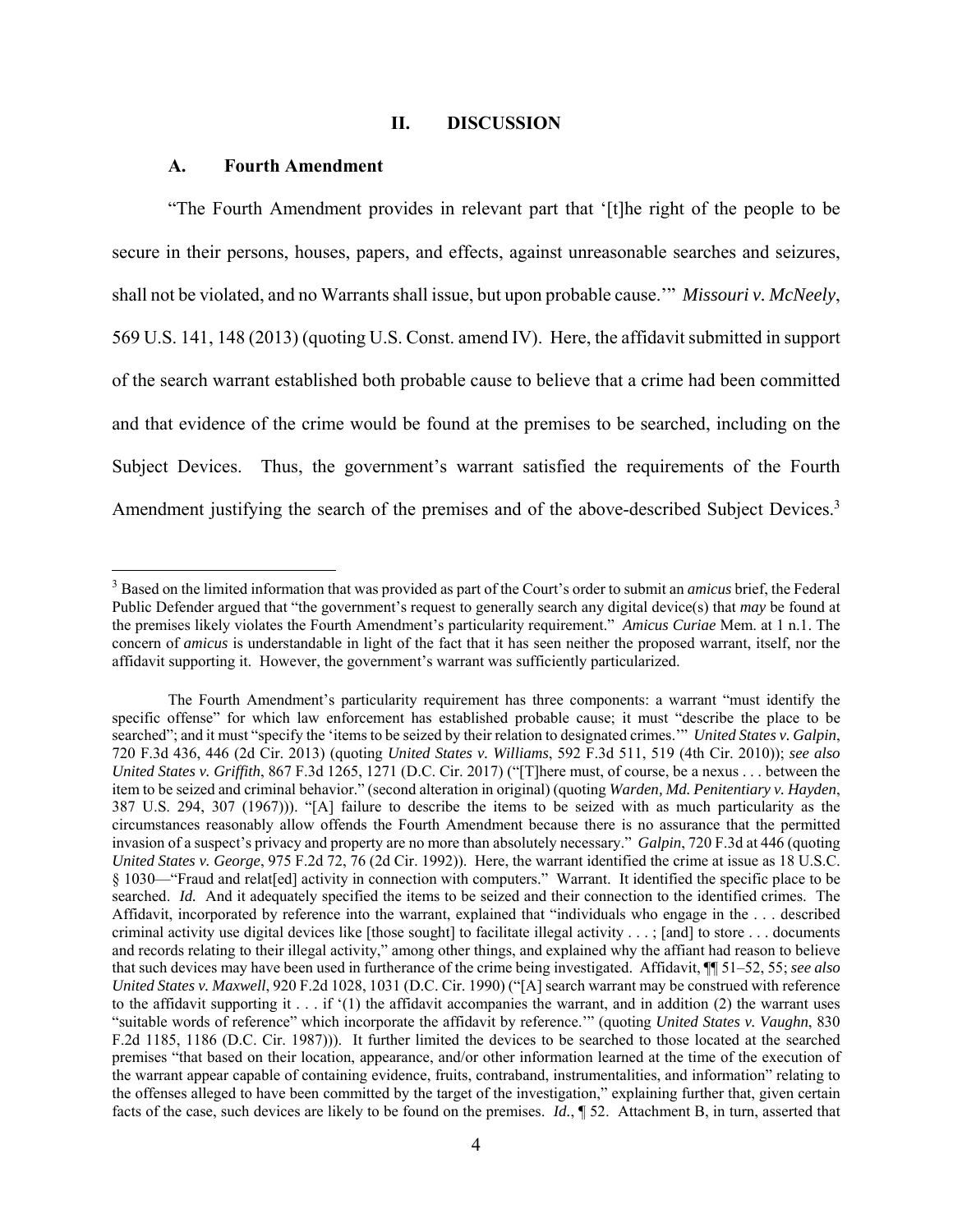The novel question presented by the government's application is whether its request to compel the use of the Subject's biometric features in an attempt to open the Subject Devices found on the premises ran afoul of the Fourth Amendment.

"The overriding function of the Fourth Amendment is to protect personal privacy and dignity against unwarranted intrusion by the State." *Schmerber v. California*, 384 U.S. 757, 767 (1966). As the Supreme Court has repeatedly recognized, "obtaining . . . physical evidence from a person involves a potential Fourth Amendment violation at two different levels—the 'seizure' of the 'person' necessary to bring him into contact with government agents, and the subsequent search for and seizure of the evidence. *United States v. Dionisio*, 410 U.S. 1, 8 (1973) (internal citation omitted) (citing *Davis v. Mississippi*, 394 U.S. 721 (1969)). That said, when a location is searched pursuant to a valid warrant, law enforcement generally may detain occupants who are on the premises during its execution without violating the Fourth Amendment's prohibition on unreasonable seizures. *See, e.g.*, *Bailey v. United States*, 568 U.S. 186, 201 (2013); *Michigan v. Summers*, 452 U.S. 692, 705 (1981); *cf. United States v. Broussard*, 80 F.3d 1025, 1033 (5th Cir. 1996) (suggesting that "prolonged" or "overly intrusive" detention in relation to execution of warrant may violate Fourth Amendment). Assuming, then, that the government's seizure of the Subject during the execution of the warrant was otherwise done in a manner consistent with the

the devices to be searched must be "capable of containing and reasonably could contain fruits, contraband, instrumentalities, and information" relating to the offenses alleged to have been committed by the target of the investigation. Attachment B, ¶ 4. Finally, the warrant lists the categories of information related to the offense under investigation to be seized from the devices, including evidence of who used or controlled the Subject Devices at the time the things described in the warrant were created, edited, or deleted; evidence of software, such as viruses and Trojan horses, that would allow others to control the Subject Devices; evidence of other storage devices for electronic information attached to the Subject Devices; evidence of programs and associated data designed to eliminate data from the Subject Devices; evidence of the times the Subject Devices were used; information that may be necessary to access the Subject Devices; information about IP addresses used by the Subject Devices; and information about the Subject Devices' Internet activity. Attachment B, ¶ 3. This is not, then, a situation in which a proposed warrant lacked sufficient indicia that the target of the investigation owned such devices and used them in furtherance of the alleged crime, *see Griffith*, 867 F.3d at 1273, or failed to limit the items and information seized to that relating to the alleged crime, *see In re Black iPhone 4*, 27 F. Supp. 3d 74, 78 (D.D.C. 2014). In short, the warrant satisfied the particularity requirement of the Fourth Amendment.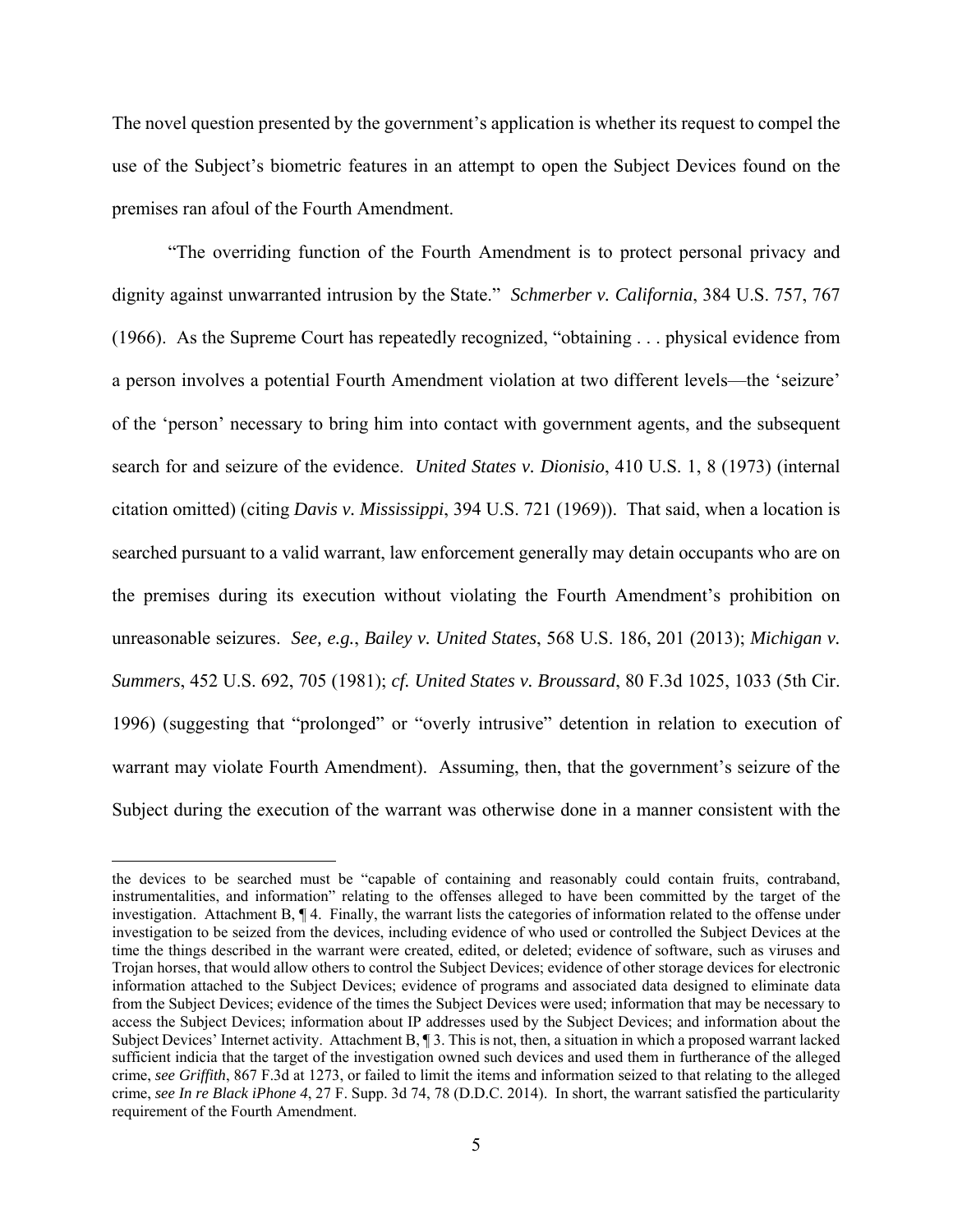Fourth Amendment—that is, that the seizure of the Subject's person was accomplished "in the immediate vicinity of the premises to be searched," *Bailey*, 568 U.S. at 201, and was neither prolonged nor overly intrusive, *Broussard*, 80 F.3d at 1033—the question then becomes whether the government taking the additional step of testing the Subject's biometric features on any Subject Devices found during the search of the premises similarly complies with the Fourth Amendment.

 The government's memorandum cites a number of cases to support the proposition that "obtaining an individual's physical characteristics," including fingerprints, palm prints, and photographic likenesses, "does not constitute an intrusion upon his privacy that warrants Fourth Amendment protection." Government Mem. at 5 (citing *United States v. Farias-Gonzalez*, 556 F.3d 1181, 1188 (11th Cir. 2009), *United States v. Kaczmarak*, 62 F. App'x 510, 511 (4th Cir. 2003), *United States v. Teter*, No. 06-4050-01-CR, 2008 WL 141671, at \*6 (W.D. Mo. Jan. 11, 2008), *Stehney v. Perry*, 907 F. Supp. 806, 823 (D.N.J. 1995), and *Rowe v. Burton*, 884 F. Supp. 1372, 1384 (D. Alaska 1994)); *but see United States v. Askew*, 529 F.3d 1119, 1158 (D.C. Cir. 2008) (noting that although "[i]n a 1973 case, the Supreme Court hinted in dicta that fingerprinting may not be a search," later precedent, such as *Hayes v. Florida*, 470 U.S. 811 (1985), "plainly considered fingerprinting a search"). However, it acknowledges that "most of the cases that have rejected Fourth Amendment challenges to fingerprinting involved fingerprints obtained: (1) when individuals were already lawfully in custody; (2) via grand jury subpoena or other legal process; or (3) only for identification and not investigative purposes," and concedes that "the Fourth Amendment *is* implicated when the government seeks physical aspects for investigatory purposes." Government Mem. at 5 n.3, 6 (emphasis added).

The government's point is well-taken. For example, in *Davis v. Mississippi*, 394 U.S. 721, 726–27 (1969), the Supreme Court held that fingerprints obtained from a defendant as part of an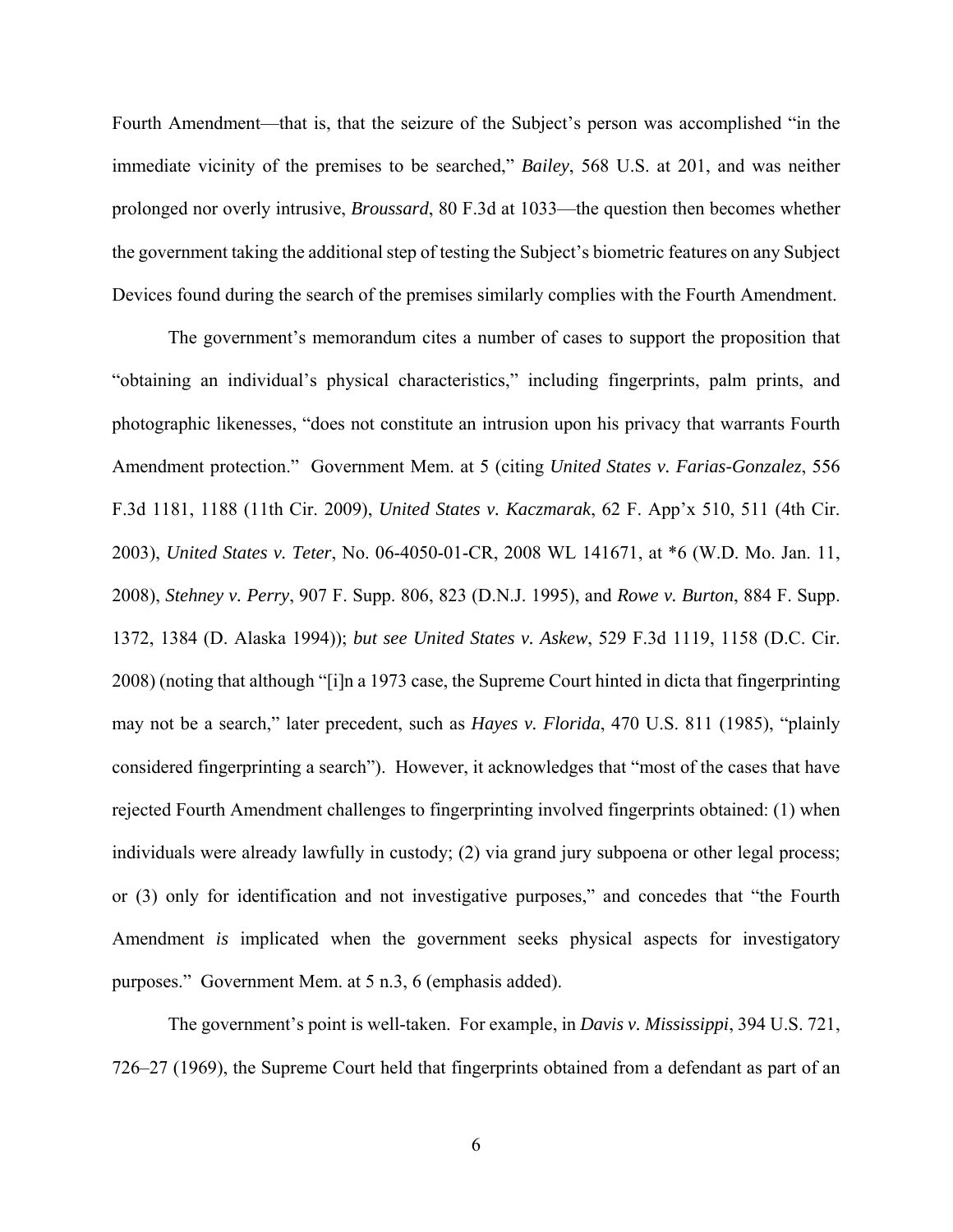investigatory detention without probable cause should have been excluded from trial. Similarly, in *Hayes*, 470 U.S. at 816, the Court held that fingerprints were properly suppressed when the defendant was arrested without probable cause, taken to the police station without consent, and detained and fingerprinted for investigative purposes. *See also, e.g.*, *United States v. Oscar-Torres*, 507 F.3d 224, 232 (4th Cir. 2007) ("[F]ingerprints taken as part of routine booking procedures but intended to provide evidence for criminal prosecution are . . . motivated by an investigative . . . purpose. Such fingerprints are, accordingly, subject to exclusion." (emphasis omitted)); *United States v. Olivares-Rangel*, 458 F.3d 1104, 1114 (10th Cir. 2006) ("In *Davis* and *Hayes*, the Supreme Court held that when an illegal arrest was used as an investigatory devise to obtain fingerprints, the fingerprints were regarded as inadmissible fruit of an illegal detention."); *United States v. Ortiz-Hernandez*, 427 F.3d 567, 580–81 (9th Cir. 2005) (Fletcher, J., dissenting) ("It is established law under *Hayes* . . . and *Davis* . . . that [unlawfully-obtained] fingerprints taken for purely investigatory purposes must be suppressed [pursuant to the Fourth Amendment].").

However, the fact that the Fourth Amendment is implicated when law enforcement detains an individual to obtain fingerprints (or similar physical characteristics) for an investigatory purpose does not mean that all such instances of fingerprinting violate the Constitution. As the Supreme Court observed in *Davis,* "[d]etentions for the sole purpose of obtaining fingerprints are no less subject to the constraints of the Fourth Amendment. It is arguable, however, that, because of the unique nature of the fingerprinting process, such detentions might, under narrowly defined circumstances, be found to comply with the Fourth Amendment even though there is no probable cause in the traditional sense."394 U.S. at 727.

The question then is—even where the government is permitted to detain briefly an individual during a search warrant's execution consistent with *Bailey* and *Broussard*—what further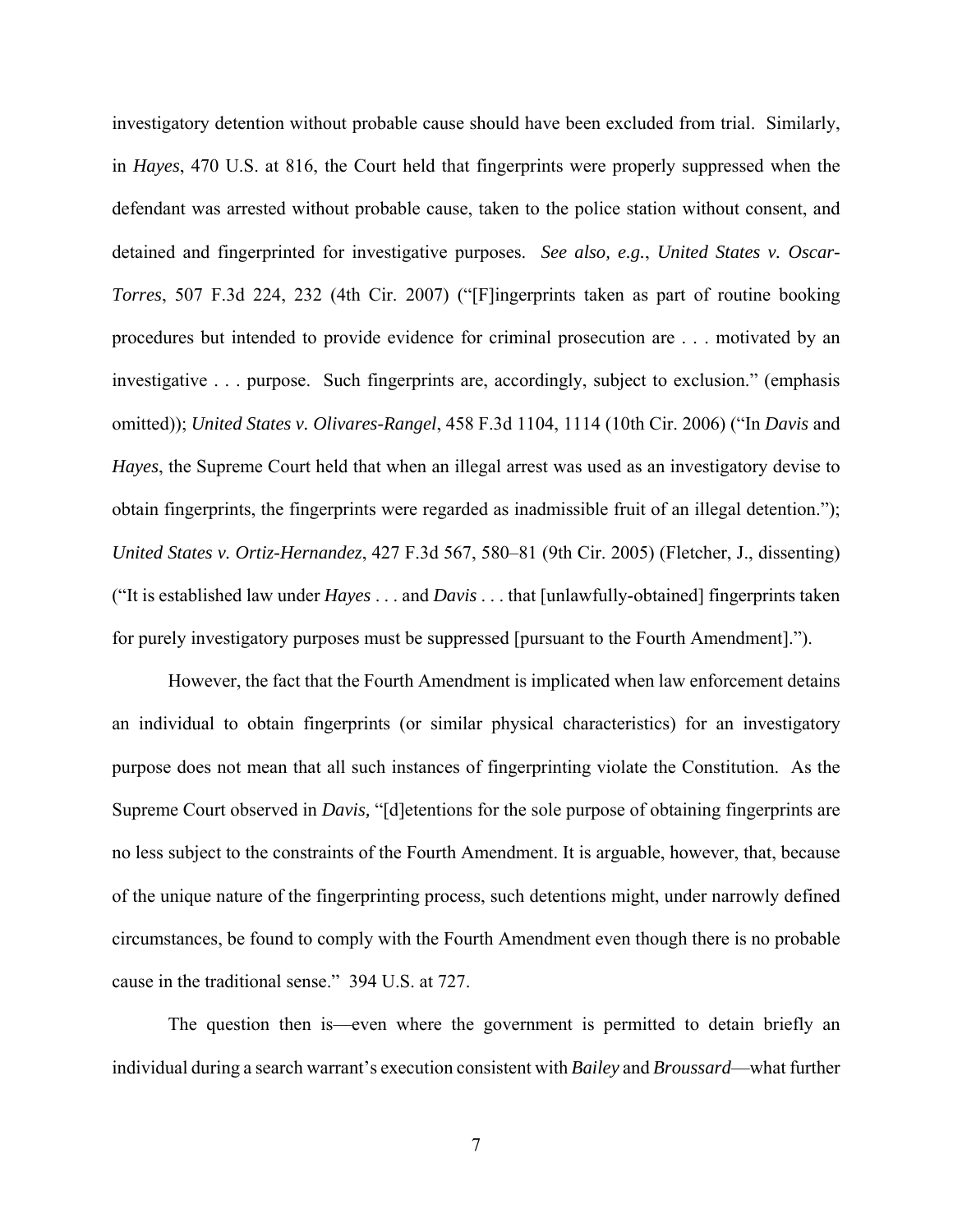showing does the Fourth Amendment require before the government may be authorized to compel the use of an individual's biometric features in an attempt to unlock a digital device that it is authorized to search pursuant to a warrant? The decision is not without consequence, and rightfully so given the privacy interests at stake recognized in *Davis*. *See Davis*, 394 U.S. at 726–27 ("Nothing is more clear than that the Fourth Amendment was meant to prevent wholesale intrusions upon the personal security of our citizenry, whether these intrusions be termed 'arrests' or 'investigatory detentions.'"). Surely it would not be constitutional, for example, for the government to demand the use of anyone's biometric features for the purpose of attempting to unlock such a digital device. Rather, the standard should focus on the government's evidence of the connection between the individual and the device and should prove dispositive in situations where the government's evidence concerning that connection is non-existent or amounts to nothing more than a guess or a hunch.

 At oral argument, the government argued that the Court should not further define the standard beyond that of the "reasonableness" that the Fourth Amendment requires of law enforcement whenever it executes a search warrant. Under that standard, provided a warrant is properly issued, "it is generally left to the discretion of the executing officers to determine the details of how best to proceed with the performance of the search authorized by the warrant subject of course to the general Fourth Amendment protection 'against unreasonable searches and seizures.'" *Dalia v. United States*, 441 U.S. 238, 255, 257 (1979) (footnote omitted) (first quoting *Warden v. Hayden*, 387 U.S. 294, 307 (1967), then quoting *Stanford v. Texas*, 379 U.S. 476, 485 (1965)). Characterizing the compelled use of a detained individual's biometric features during the execution of a warrant as one of "the method[s] of executing the warrant," the government suggested that, as long as law enforcement acts reasonably during a search—including in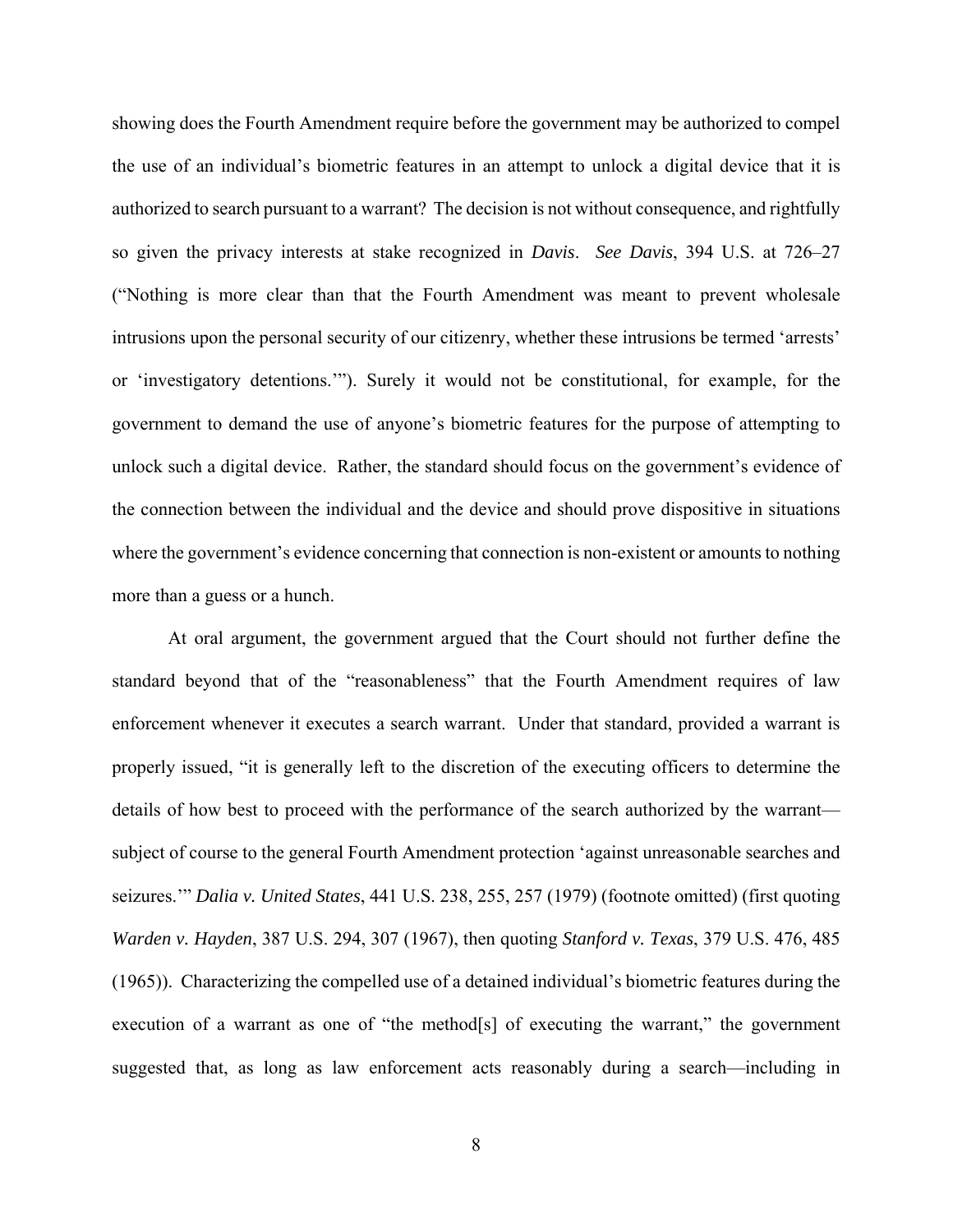determining whose biometric features it may use to attempt to unlock a digital device that it is authorized to search pursuant to a warrant —the Fourth Amendment would be satisfied.

Here, however, the government asked for prior authorization from the Court to place an individual's fingerprints on certain digital devices (or to use other biometric features to gain access to them): namely, the warrant "specifically authorize[s]" law enforcement to compel the Subject to provide biometric features. Attachment B, ¶ 4. Such authorization can have significant consequences for the individual whose biometric features are tested by the government. Nor did the government deny at oral argument that it might later argue that it reasonably relied on the Court's authorization if its compelled use of the individual's biometric features is challenged. *See*, *e.g.*, *United States v. Cardoza*, 713 F.3d 656, 658 (D.C. Cir. 2013) ("Under *United States v. Leon*, [468 U.S. 897, 913 (1984),] suppression of evidence is usually not required when officers conduct a search in reasonable reliance on a search warrant issued by a detached and neutral magistrate."). In such circumstances, the legal standard that the government must apply pursuant to the Court's authorization should be more clearly defined, rather than leaving it to law enforcement to act reasonably "under the particular circumstances" that obtain during the search.

For its part, the Federal Public Defender proposed at oral argument that, before receiving court approval to use biometric features to attempt to unlock a digital device, the government should be required to establish probable cause to believe that the device belongs to the suspect. But while the taking of a fingerprint is undeniably a search, *see, e.g.*, *Hayes*, 470 U.S. at 816–17; *Askew*, 529 F.3d at 1158 ("The Court's . . . decision in *Hayes* plainly considered fingerprinting a search . . . ."), cases have recognized a diminished interest in "purely external searches such as fingerprinting," based on their less intrusive nature, *United States v. Kriesel*, 508 F.3d 941, 948 (9th Cir. 2007); *see also, e.g.*, *Dionisio*, 410 U.S. at 14 ("The required disclosure of a person's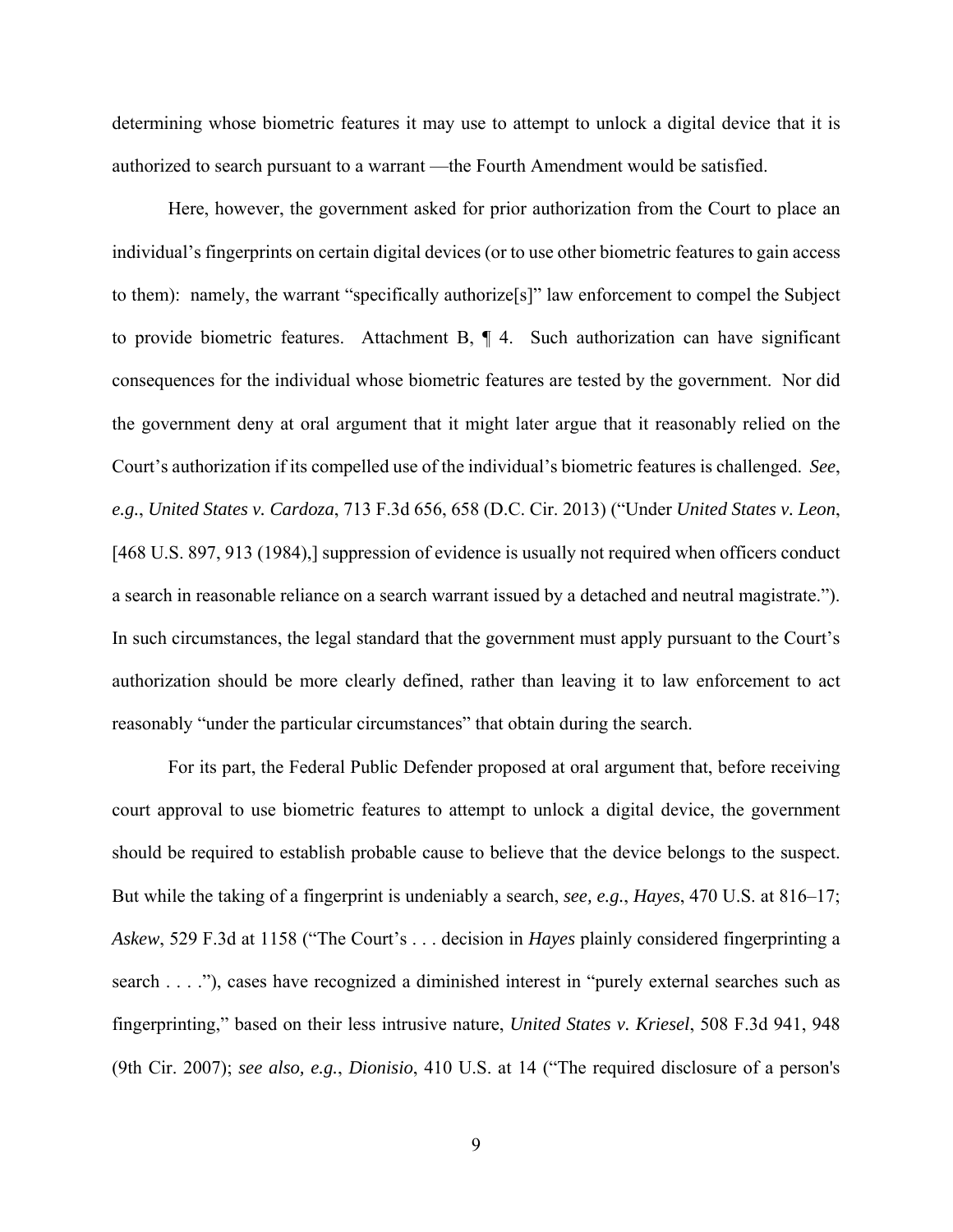voice is thus immeasurably further removed from the Fourth Amendment protection than was the intrusion into the body effected by the blood extraction in *Schmerber*."); *United States v. Weikert*, 504 F.3d 1, 12 (1st Cir. 2007) ("[A]n internal search such as a blood draw is inherently more intrusive than a purely external search such as fingerprinting or photographing."); *Nicholas v. Goord*, 430 F.3d 652, 658 (2d Cir. 2005) ("[T]he Court has also recognized a distinction between non-intrusive means of obtaining physical evidence (such as fingerprinting) and more invasive measures (such as drawing blood)."); *Cf. McNeeley*, 569 U.S. at 148, 165 (refusing to endorse a blanket exception to the warrant requirement for blood tests of suspects in drunk-driving cases based on exigent circumstances, and emphasizing that the search "involved a compelled physical intrusion beneath [the suspect's] skin and into his veins to obtain a sample of his blood for use as evidence in a criminal investigation," an "invasion of bodily integrity [that] implicates an individual's 'most personal and deep-rooted expectations of privacy'") (quoting *Winston v. Lee*, 470 U.S. 753, 760 (1985)). Further, in *Hayes,* the Supreme Court indicated that the Fourth Amendment would permit "a brief detention in the field for purpose of fingerprinting" for an investigatory purpose on a showing of less than probable cause, a situation analogous to that presented by the government's application here.<sup>4</sup> 470 U.S. at 816. The Court observed in *Hayes*:

There is . . . support in our cases for the view that the Fourth Amendment would permit seizures for the purpose of fingerprinting, if there is reasonable suspicion that the suspect has committed a criminal act, if there is a reasonable basis for believing that fingerprinting will establish or negate the suspect's connection with that crime, and if the procedure is carried out with dispatch.

470 U.S. at 817; *see also Hiibel v. Sixth Judicial Dist. Ct. of Nev., Humboldt Cty.*, 542 U.S. 177,

188–89 (2004) (quoting *Hayes* dictum with approval).

<sup>4</sup> In this regard, the Court sees no principled distinction that can be made between the intrusiveness of the government's compelled use of an individual's fingerprints versus his or her face or irises.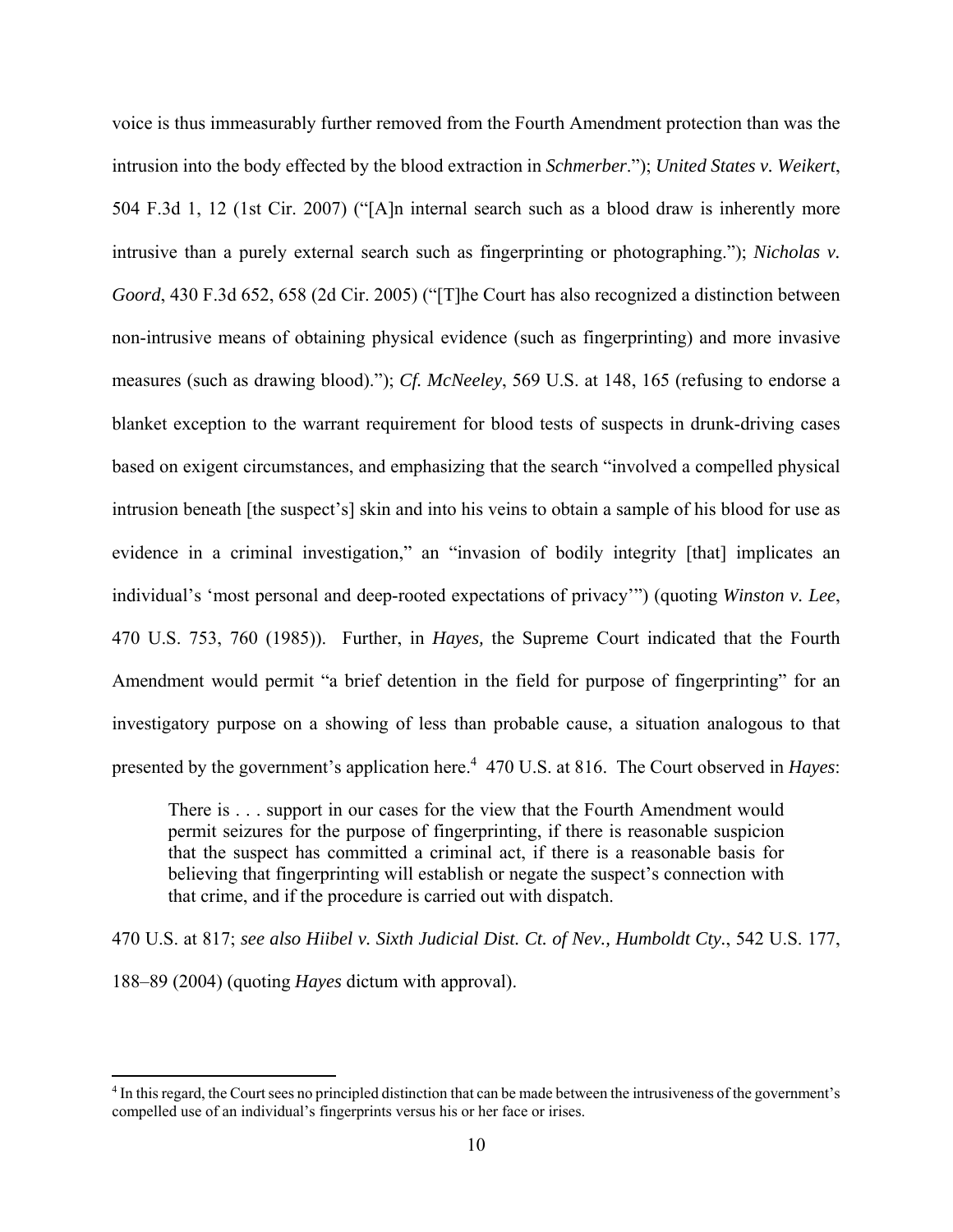Moreover, the reasonable suspicion standard is similar to the reasonableness standard proposed by the government—which already governs the conduct of law enforcement when executing a search warrant, *see, e.g.*, *Dalia*, 411 U.S. at 257—and has been applied by the Court in the search warrant context, *see Richards v. Wisconsin*, 520 U.S. 385, 394–95 (1997) (holding that a "no-knock" entry is justified where, based on the facts as they exist at the time of the execution of the warrant, the police "have a reasonable suspicion that knocking and announcing their presence, under the particular circumstances, would be dangerous or futile, or that it would inhibit the effective investigation of the crime by, for example, allowing the destruction of evidence"). Indeed, even in the absence of a warrant, the Supreme Court "has recognized that a law enforcement officer's reasonable suspicion that a person may be involved in criminal activity permits the officer to stop the person for a brief time and take additional steps to investigate further." *Hiibel*, 542 U.S. at 185. Here, of course, there is a warrant, issued on a showing of probable cause to search both the premises and the Subject Devices found on the premises, so the standard to be imposed governs merely the subsidiary showing to be made to allow law enforcement to engage on-site in "additional steps to investigate further."<sup>5</sup> *Id.*; *see also Michigan v. Summers,* 452 U.S. 692, 703 (1981) (brief detention of occupants on, or in the immediate vicinity of, premises represents "only an incremental intrusion on personal liberty when the search of the house has been authorized by a valid warrant").<sup>6</sup>

<sup>&</sup>lt;sup>5</sup> This application did not present the question of the proper standard to apply when law enforcement seeks to compel use of biometric features to access a digital device at a time other than during the search of a premises pursuant to a search warrant, and the Court does not address that issue.

<sup>6</sup> In two recent cases, the Supreme Court has addressed the warrant requirement as it applies to cell phones. *Carpenter v. United States* held that law enforcement must get a warrant in order to access historical cell-site location information from a phone; *Riley v. California* required a warrant to search the contents of a cell phone seized incident to arrest. *Carpenter*, 585 U.S. \_\_, \_\_, slip op. at 22 (2018); *Riley*, 573 U.S. \_\_, \_\_, 134 S. Ct. 2473, 2495 (2014). Here, again, the government has a warrant that authorizes search of a cell phone seized during its execution. The privacy interest at issue here is not in the contents of the phone, but in the fingerprints or other biometric features the government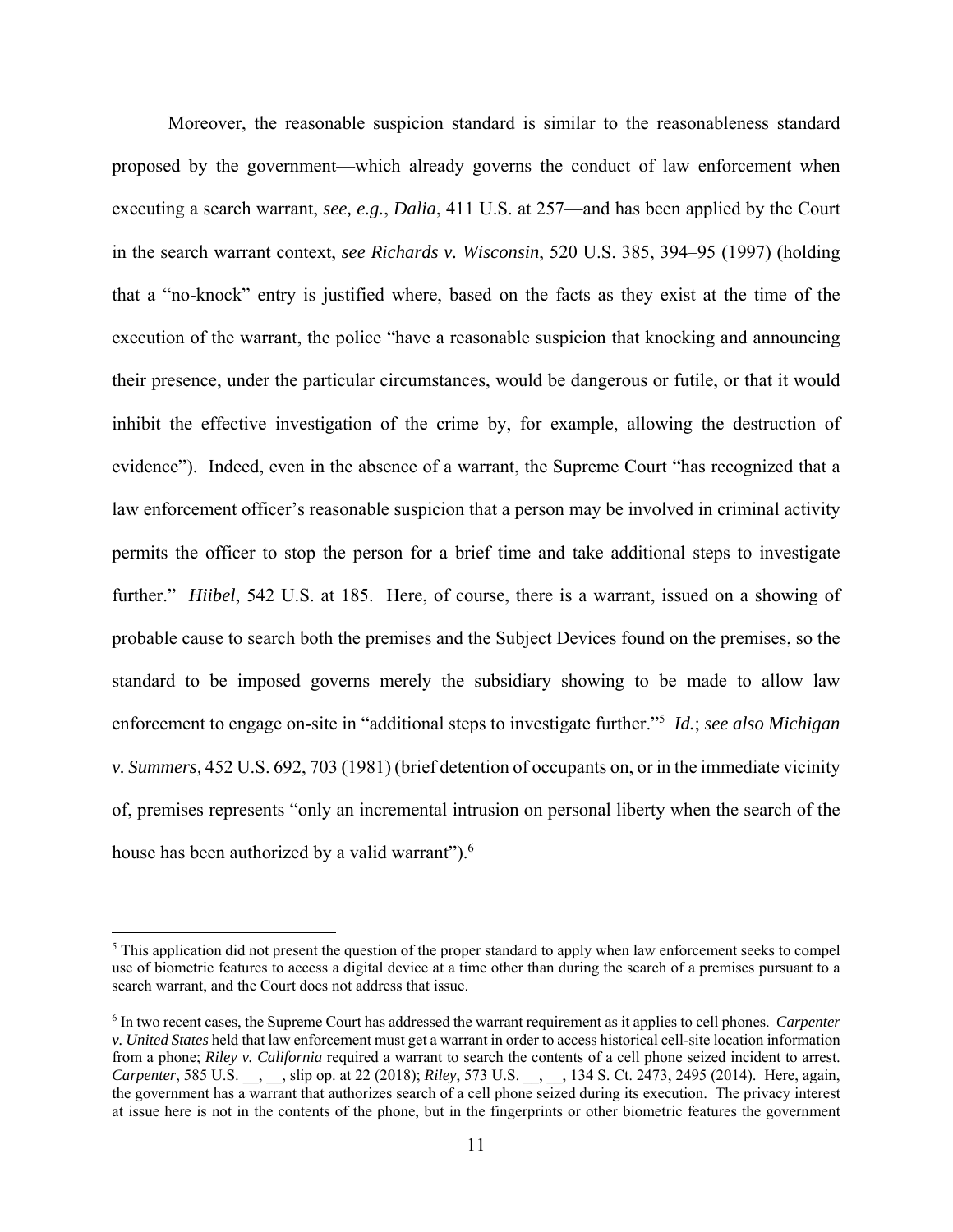Using *Hayes* as its guide, the Court thus finds that, when attempting to unlock a telephone, computer or other electronic device during the execution of a search warrant that authorizes a search of the device, the government may compel the use of an individual's biometric features, if (1) the procedure is carried out with dispatch and in the immediate vicinity of the premises to be searched, and if, at time of the compulsion, the government has (2) reasonable suspicion that the suspect has committed a criminal act that is the subject matter of the warrant, and (3) reasonable suspicion that the individual's biometric features will unlock the device, that is, for example, because there is a reasonable suspicion to believe that the individual is a user of the device.7 *Cf. In re Application for a Search Warrant*, 236 F. Supp. 3d 1066, 1070 (N.D. Ill. 2017) (denying warrant on Fourth Amendment grounds where government sought authority "to seize any individual at the subject premises and force the application of their fingerprints as directed by government agents" where "request [was] made without any specific facts as to who is involved in the criminal conduct linked to the subject premises, or specific facts as to what . . . device is being employed"). Future government requests for authorization to compel the use of an

seeks to use. As discussed above, the Supreme Court and lower courts have repeatedly indicated that an individual has a diminished privacy interest in these kinds of physical features.

<sup>&</sup>lt;sup>7</sup> Further, the government would be prohibited from using the Court's authorization as a basis to coerce any individual to consent to collection of their biometric features. *See, e.g.*, *Moran v. Burbine*, 475 U.S. 412, 421 (1986) (relinquishment of right to remain silent must be "voluntary in the sense that it was the product of a free and deliberate choice rather than intimidation, coercion, or deception"); *Bumper v. North Carolina*, 391 U.S. 543, 550 (1968) ("When a law enforcement officer claims authority to search a home under a warrant, he announces in effect that the occupant has no right to resist the search. The situation is instinct with coercion—albeit colorably lawful coercion. Where there is coercion there cannot be consent."); *United States v. Dietrich*, No. 4:13CR3087, 2014 WL 351961, at \*1, 4 (D. Neb. Jan. 30, 2014) (finding that defendant "was induced to cooperate, but there was no unreasonable coercion or duress caused by investigators" under the Fourth Amendment where law enforcement explained to individual that if they "applied [for] and received a search warrant, and if they did not have a key, . . . they would use force to enter his home"). Law enforcement is not absolved of its responsibility to act reasonably in executing a warrant merely because the government has received court authorization to compel the use of an individual's biometric features. Circumstances that obtain during the execution may change the calculus, making an otherwise reasonable search unreasonable.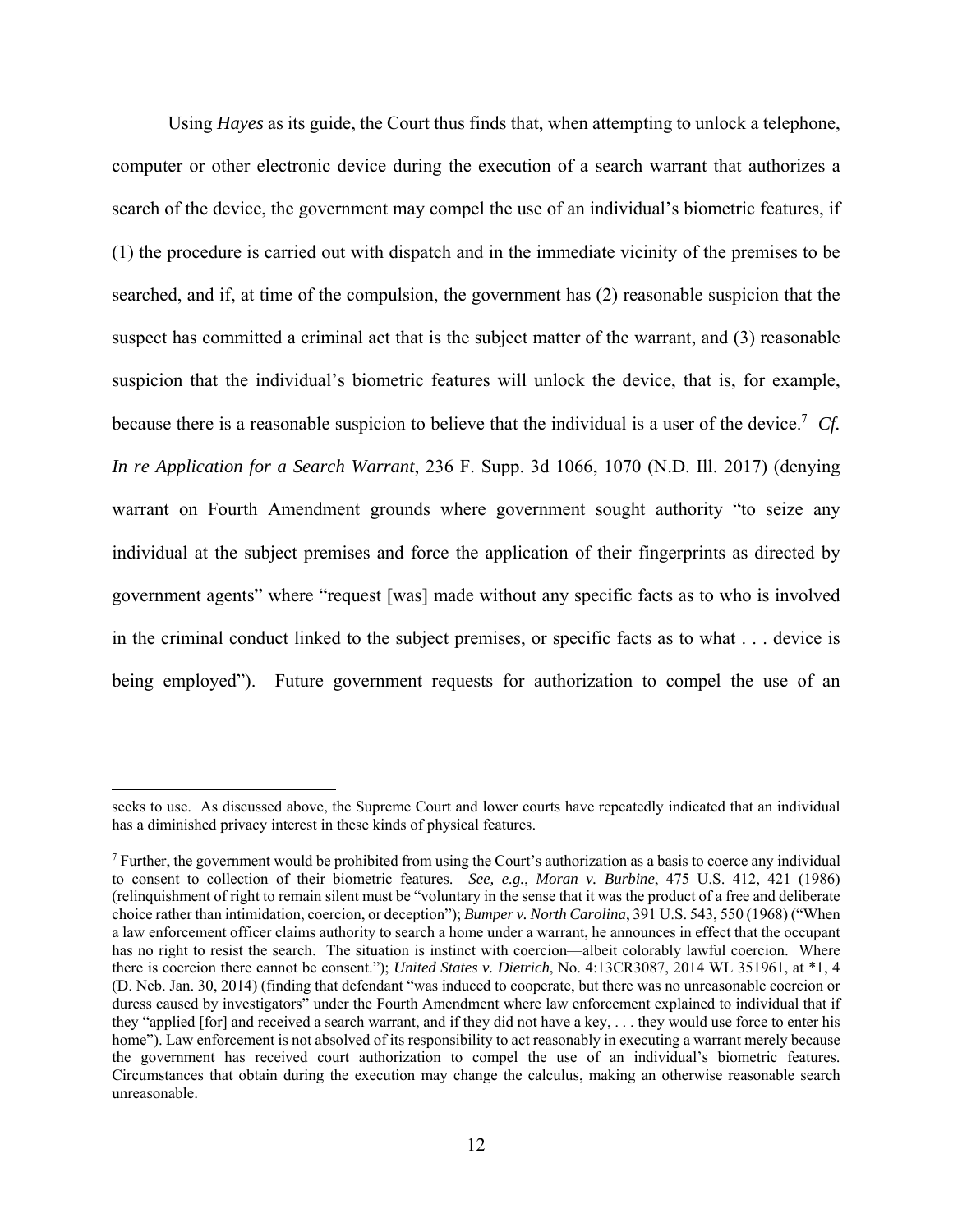individual's biometric features as part of a search warrant seeking to seize evidence on digital devices should comply with that standard.<sup>8</sup>

# **B. Fifth Amendment**

The Fifth Amendment provides, in relevant part, that "[n]o person . . . shall be compelled in any criminal case to be a witness against himself." U.S. Const. amend. V. The Fifth Amendment is intended to protect an accused "from having to reveal, directly or indirectly, knowledge of facts relating him to the offense or from having to share his thoughts and beliefs with the Government." *Doe v. United States*, 487 U.S. 201, 213 (1988) (*Doe II*). The Supreme Court has thus held that "[t]he word 'witness' in the constitutional text limits the relevant category of compelled incriminating communications to those that are 'testimonial' in character." *United States v. Hubbell*, 530 U.S. 27, 34 (2000). Therefore, "[t]o qualify for the Fifth Amendment privilege, a communication must be: (1) testimonial, (2) incriminating, and (3) compelled." *Hiibel*, 542 U.S. at 189.

Here, the seizure of any incriminating information found *on* the phones or computers discovered during the search of the premises would not violate the Fifth Amendment because the "creation" of that information was voluntary and "not 'compelled' within the meaning of the privilege [against self-incrimination]." *Hubbell*, 530 U.S. at 35–36; *see also Virginia v. Baust*, 89 Va. Cir. 267, 2014 WL 10355635, at \*4 (Va. Cir. Ct. Oct. 28, 2014) ("The footage [on the phone] . . . would not be protected under the Fifth Amendment because its creation was voluntary, *i.e.*,

<sup>&</sup>lt;sup>8</sup> While prior judicial authorization would not be required where the exigencies of the situation would make doing so impossible, the government's decision to seek such authorization in this case is consistent with the Supreme Court's instruction in *Terry* and *McNeely* that prior judicial authorization for searches and seizures must be sought whenever practicable. *See McNeely*, 569 U.S. at 153 (noting that "some circumstances will make obtaining a warrant [to draw blood for alcohol testing] impractical," but refusing to adopt a *per se* rule that allows such testing without a warrant in all drunk-driving cases); *Terry*, 392 U.S. at 20 (stating that "police must, whenever practicable, obtain advance judicial approval of searches and seizures"). The Court therefore expects that, absent exigent circumstances, the government will continue to seek prior authorization for the compelled use of an individual's biometric features to unlock digital devices even where the search of such devices is permitted by a warrant.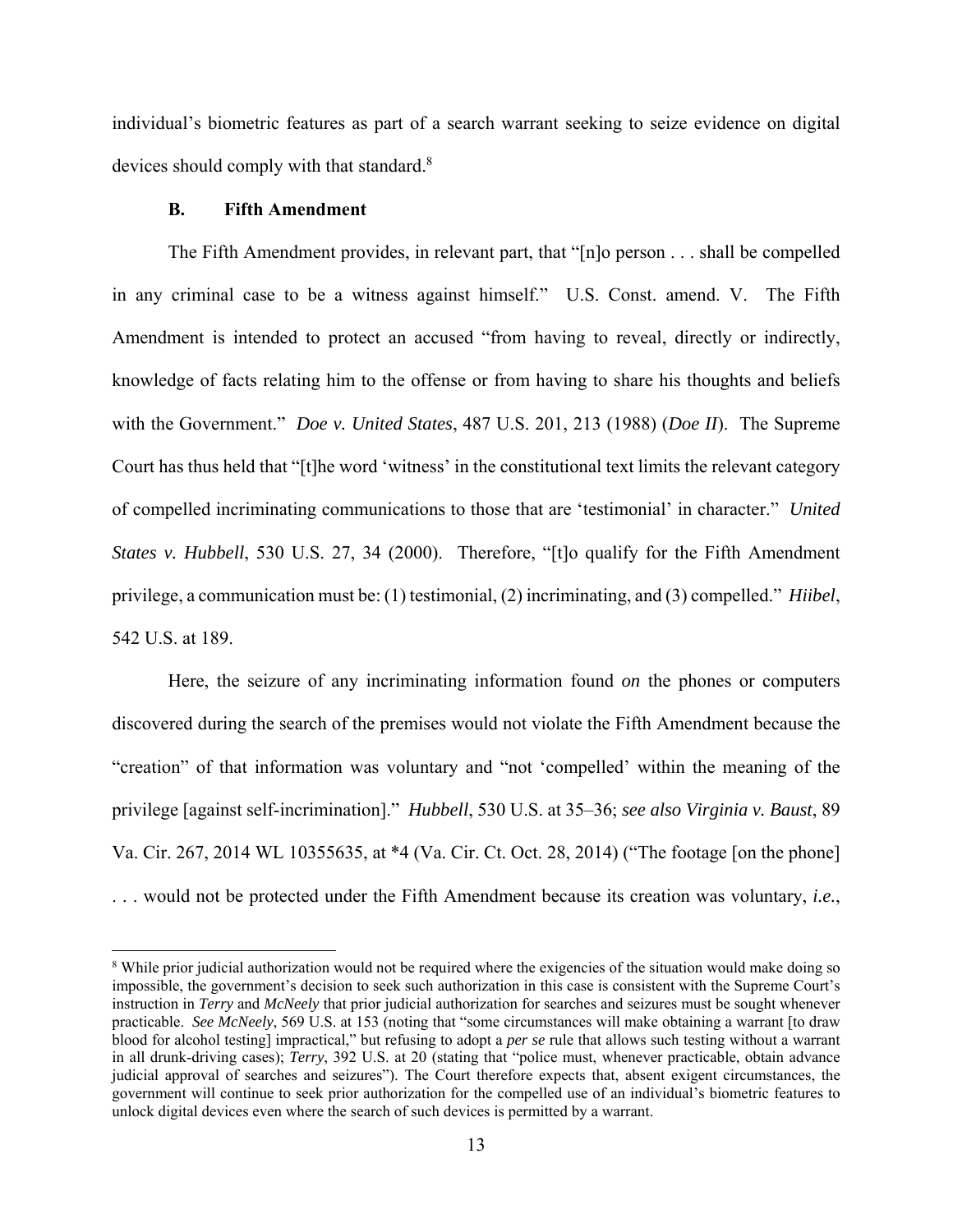not compelled."). Rather, the compulsion at issue under the Fifth Amendment is the compelled use of the Subject's biometric features to unlock the Subject Devices and gain access to incriminating information that may be on them. In that sense, the government's warrant was obviously compulsive and was likely to be incriminating, insofar as the compelled use of the biometric features may result in a "disclosure[] that the witness [would] reasonably believe[] could be used in a criminal prosecution or could lead to other evidence that might be so used." *Kastigar v. United States*, 406 U.S. 441, 445 (1972); *see also Baust*, 89 Va. Cir. 267, 2014 WL 10355635, at \*2 ("[T]here is no question that a motion to compel is compulsive and the production of the passcode or fingerprint would be incriminating."). The question then is whether the compelled use of the Subject's biometric features can be deemed "testimonial."

The Supreme Court has held that testimonial communications for purposes of the Fifth Amendment include not only oral communications but also certain communicative acts. In *Hubbell*, for example, the Court considered whether a witness' response to a subpoena calling for the production of eleven categories of documents could be deemed testimonial. 530 U.S. at 31. There, when the target of the subpoena appeared before a grand jury he invoked his Fifth Amendment privilege against self-incrimination and refused to state whether any responsive documents were in his possession, custody, or control. *Id.* The prosecutor then produced a court order requiring him to respond to the subpoena and granting him immunity to the extent allowed by law. *Id.* The respondent thereafter produced over 13,000 documents in response to the categories in the subpoena, the contents of which led to his prosecution for tax-related crimes and mail fraud. *Id.* at 31–32. The Supreme Court held that the compelled response to the subpoena was a violation of the respondent's Fifth Amendment privilege, observing more generally that

the act of producing documents in response to a subpoena may have a compelled testimonial aspect. We have held that "the act of production" itself may implicitly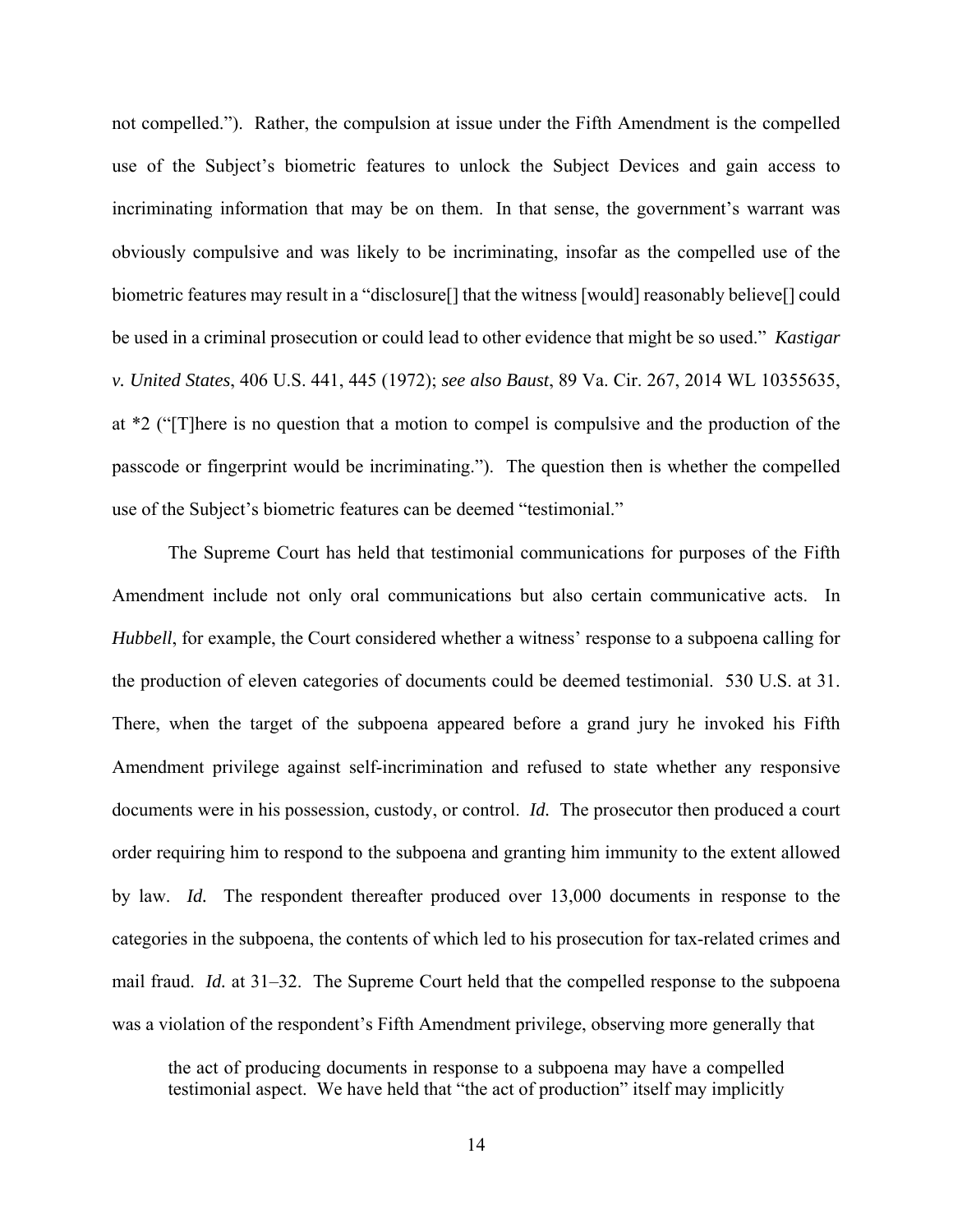communicate "statements of fact." By "producing documents in compliance with a subpoena, the witness would admit that the papers existed, were in his possession or control, and were authentic."

*Id.* at 36 (quoting *Doe II*, 487 U.S. at 209). The Court found that responding to the subpoena at issue in *Hubbell* "could provide a prosecutor with a 'lead to incriminating evidence,' or 'a link in the chain of evidence needed to prosecute,'" and thus violated the respondent's privilege against self-incrimination. *Id.* at 42.

 The Federal Public Defender equates the conduct at issue here to the production of documents in response to the subpoena in *Hubbell*. It contends that the compelled use of biometric features to unlock a phone or computer is "inherently testimonial" because it "would implicitly communicate that the suspect possessed or controlled the device with incriminating evidence." *Amicus Curiae* Mem. at 3. However, the *Hubbell* Court emphasized that, in responding to the subpoena, "[i]t was unquestionably necessary for respondent to make extensive use of 'the contents of his own mind' in identifying the hundreds of documents responsive to the requests in the subpoena." 530 U.S. at 43. "The documents did not magically appear in the prosecutor's office like 'manna from heaven.' They arrived there only after respondent . . . took the mental and physical steps necessary to provide the prosecutor with an accurate inventory of the many sources of potentially incriminating evidence sought by the subpoena." *Id.* at 42. The Court thus analogized the respondent's "assembly of those documents" to "telling an inquisitor the combination to a wall safe," rather than "being forced to surrender the key to a strongbox." *Id.* at 43.

 Admittedly, the line between testimonial and non-testimonial communications under the Fifth Amendment is not crystal clear. Here, however, the compelled use of the Subject's biometric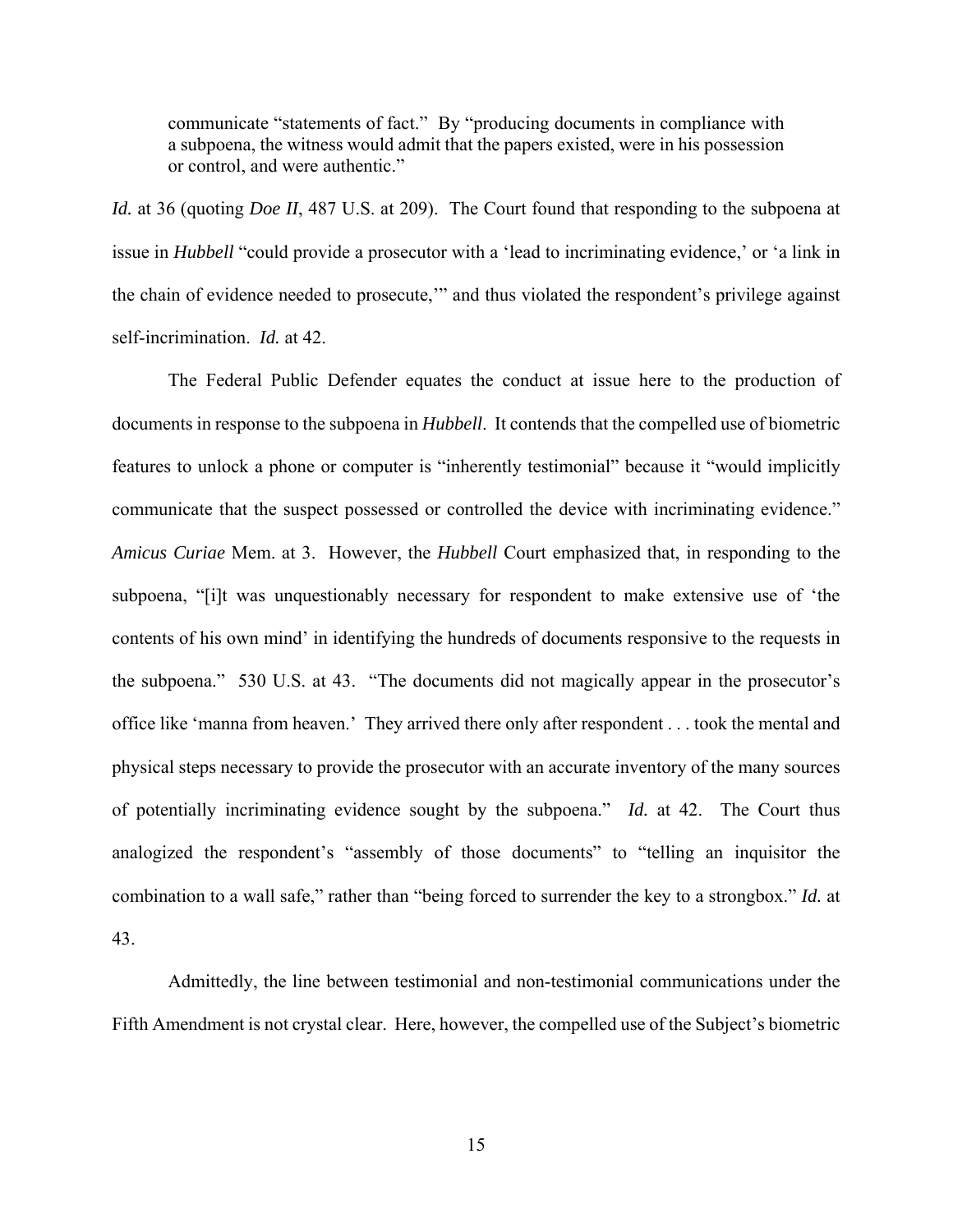features is far more akin to the surrender of a safe's key than its combination.<sup>9</sup> As other courts have recognized, there will be no revelation of the contents of the Subject's mind with the procedure proposed by the government for collection of the Subject's biometric features. Rather, "[t]he government chooses the finger to apply to the sensor, and thus obtains the physical characteristic—all without the need for the person to put any thought at all into the seizure." *In re Search Warrant Application for [Redacted Text]*, 279 F. Supp. 3d 800, 804 (N.D. Ill. 2017); *see also Minnesota v. Diamond*, 905 N.W.2d 870, 876 (Minn. 2018) ("[The defendant's] act of providing a fingerprint to the police was not testimonial because the act did not reveal the contents of [his] mind."); *Baust*, 89 Va. Cir. 267, 2014 WL 10355635, at \*4 ("The fingerprint . . . does not require the witness to divulge anything through his mental processes."). Indeed, the use of the fingerprint is much more like the government's compelled use of other "physical characteristics" of criminal suspects that courts have found non-testimonial even when they are used for

<sup>&</sup>lt;sup>9</sup> The Federal Public Defender objects to analogizing the seizing of a key from a suspect to open a strongbox, which is a non-testimonial act, to the use of biometric features to unlock a device, arguing that "[a] physical key does not necessarily connote possession, control, or prior access the way a fingerprint or facial technology does" because "[o]ne can borrow, find, or steal a physical key." *Amicus Curiae* Mem. at 7. But surely the possession of a key that turns a strongbox's lock denotes present access, from which prior access can be inferred (and argued in a prosecution). The fact that the possessor of the key has a more credible counter-argument—that a key may be borrowed, found, or stolen, an argument that would be difficult to maintain regarding a fingerprint—speaks to the incriminatory nature of the possession of the object: that possessing a borrowed, found, or stolen key to a strongbox may have a weaker incriminatory consequence than would bearing a fingerprint that opens a device. But the notion that one might have more incriminatory power than the other is not relevant to whether the compelled use of a fingerprint is any more testimonial than the compelled use of a key; "the requirement that the compelled communication be 'testimonial'" is "separate [from the] requirement that the communication be 'incriminating.'" *Doe II*, 487 U.S. at 208 n.6; *see also id.* ("If a compelled statement is 'not testimonial and for that reason not protected by the privilege, it cannot become so because it will lead to incriminating evidence.'" (quoting *In re Grand Jury Subpoena*, 826 F.2d 1166, 1171 n. 2 (2d Cir. 1987) (Newman, J., concurring))); *In re Search Warrant Application for [Redacted Text]*, 279 F. Supp. 3d at 805 ("When deciding whether an act is testimonial or not, the governing case law simply does not take into account the power or immediacy of the incriminating inference . . . ."). Moreover, to the extent that the Federal Public Defender is concerned that the fact that using an individual's fingerprint to unlock a device leads "necessarily" to the conclusion that the individual possesses or controls the device, its rhetoric is overstated. Digital devices can be set up so that more than one individual's fingerprints will unlock them, *see* Affidavit, ¶ 59.b (noting that some digital devices allow users to register multiple fingerprints to unlock devices); *see also In re Search Warrant Application for [Redated Text]*, 279 F. Supp. 3d at 802 (same), providing the bearer of the fingerprint similar non-inculpatory explanations to the holder of the key: although I have access to it, that device (or that strongbox) and its contents are not mine. And so, the distinction *amicus* makes between a fingerprint and a key is simply not helpful to answering the question at hand.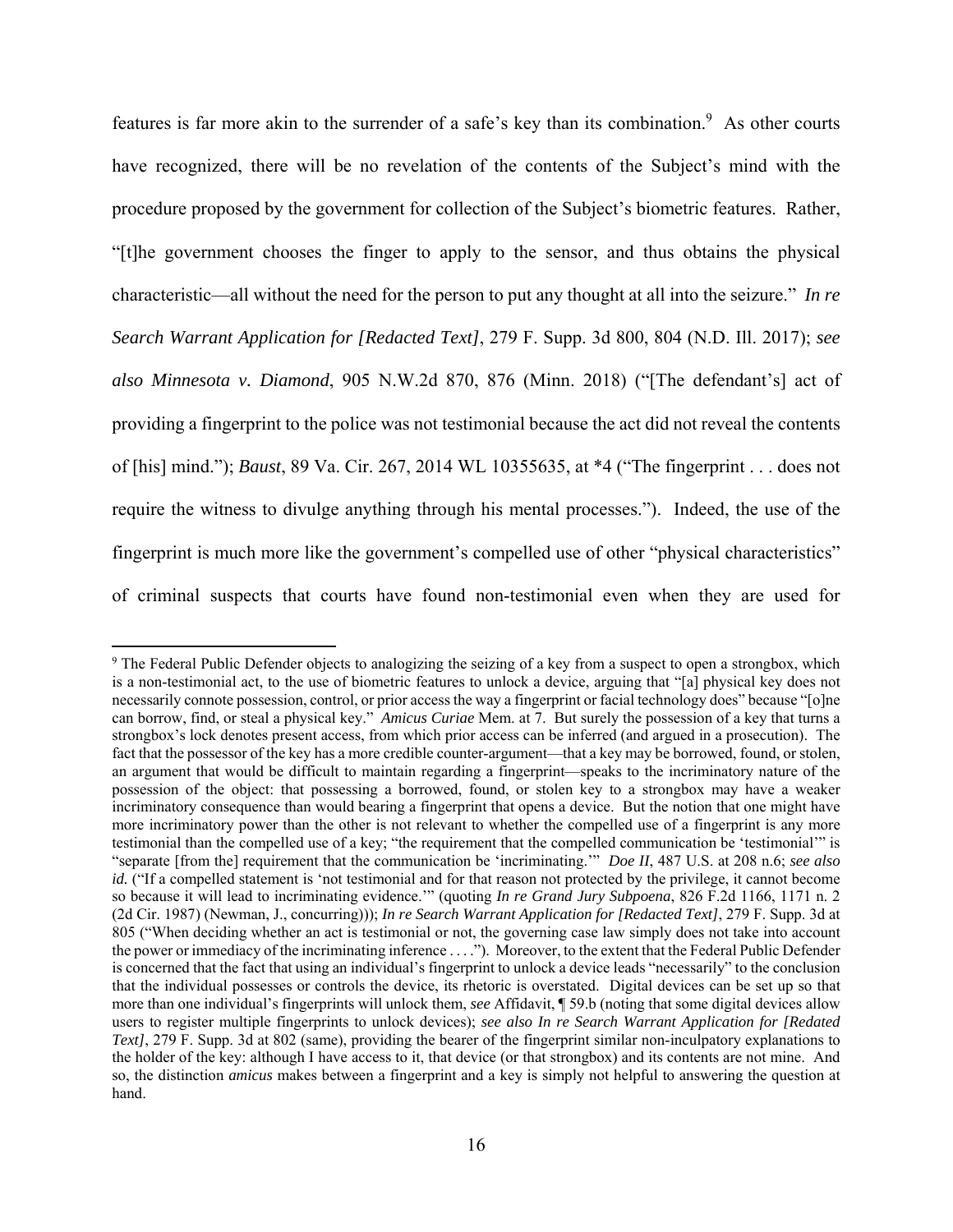investigatory purposes rather than solely for identification. *See, e.g.*, *Doe II*, 487 U.S. at 215–16 (holding compelled signature not testimonial); *Dionisio*, 410 U.S. at 7 (holding voice exemplar not testimonial); *Gilbert v. California*, 388 U.S. 263, 266–67 (1967) (holding handwriting exemplar not testimonial); *United States v. Wade*, 388 U.S. 218, 222–23 (1967) (holding use of voice exemplar in line up not testimonial); *Schmerber*, 384 U.S. at 765 (holding blood sample to test for alcohol content not testimonial, and noting "both federal and state courts have usually held that it offers no protection against compulsion to submit to fingerprinting, photographing, or measurements, to write or speak for identification, to appear in court, to stand, to assume a stance, to walk, or to make a particular gesture"); *Holt v. United States*, 218 U.S. 245, 252–53 (1910) (trying on particular clothing not testimonial); *Williams v. Schario*, 93 F.3d 527, 528–29 (8th Cir.1996) (holding fingerprints are non-testimonial evidence and do not therefore implicate privilege against self-incrimiation). The "distinction which has emerged" as a "helpful framework for analysis" is that the Fifth Amendment "privilege is a bar against compelling 'communication' or 'testimony,' but that compulsion which makes a suspect or accused the source of 'real or physical evidence' does not violate it." *Schmerber,* 384 U.S. at 764.

For example, in *Schmerber* the Supreme Court held that "not even the shadow of testimonial compulsion or enforced communication by the accused was involved" in drawing a defendant's blood and testing it for blood-alcohol level, which was then used to convict him of driving under the influence. *Id.* at 765. Arguably, the blood in *Schmerber* "communicated" as much as, if not more than, the biometric features at issue here might—that the blood was the defendant's and that he had been drinking, for example—but its compelled collection was nevertheless deemed non-testimonial. Indeed, the Court noted that, as the defendant's "participation, except as a donor, was irrelevant to the results of the test," his "testimonial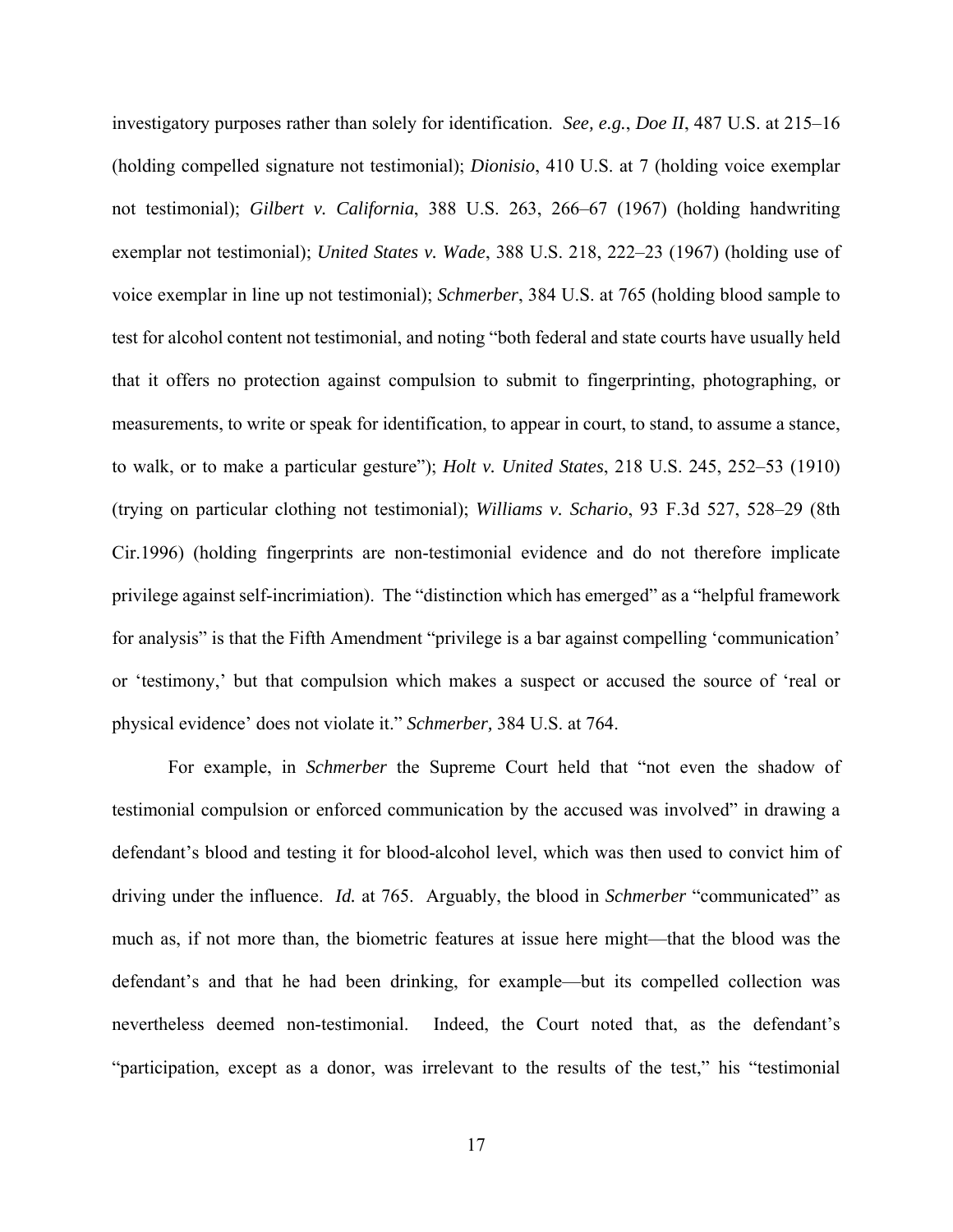capacities were in no way implicated." *Id.* It is difficult to make a principled distinction between the donation of blood at issue in *Schmerber* and the Subject's passive "donation" of fingerprints (or other biometric features) at issue here.

Similarly, in *Doe II*, the Supreme Court held that compelling a defendant to sign a directive consenting to the disclosure of his bank accounts, which applied to "any and all accounts over which [he] had a right of withdrawal, without acknowledging the existence of any such account" was not testimonial under the Fifth Amendment. 487 U.S. at 204, 215–16. The Court reasoned that the consent directive itself did not "make reference to a specific account," but spoke "only . . . in the hypothetical." 487 U.S. at 215. For that reason, "[b]y signing the form, [the defendant] ma[de] no statement, explicit or implicit, regarding the existence of a foreign bank account or his control over any such account." *Id.* at 215–16. That is, compelling a suspect's signature is not a testimonial act even when it can be used to further an investigation, because it does not reveal "any knowledge he might have." *Id.* at 217 (quoting *Wade*, 388 U.S. at 222).

*Amicus* contends that *Doe II* supports its argument because, while the defendant in that case "was not acknowledging control of any *particular* bank account," here, "the compelled access would reveal exactly what particular device the person possessed or controlled."10 *Amicus Curiae* Mem. at 4. But when law enforcement took the *Doe* petitioner's signed consent directive to a bank at which he had an account, the directive would communicate control of a particular bank account at that point. To be sure, at that point, the petitioner would likely not be present, and, at oral argument, it became clear that the Federal Public Defender is troubled by the immediacy of any identification evidence here: law enforcement will choose the Subject's finger(s) to place on the touch pad (for example) of a Subject Device, and, if it unlocks, instantly know that the Subject had

<sup>10</sup> As noted in footnote 9, *supra*, that position overstates the case.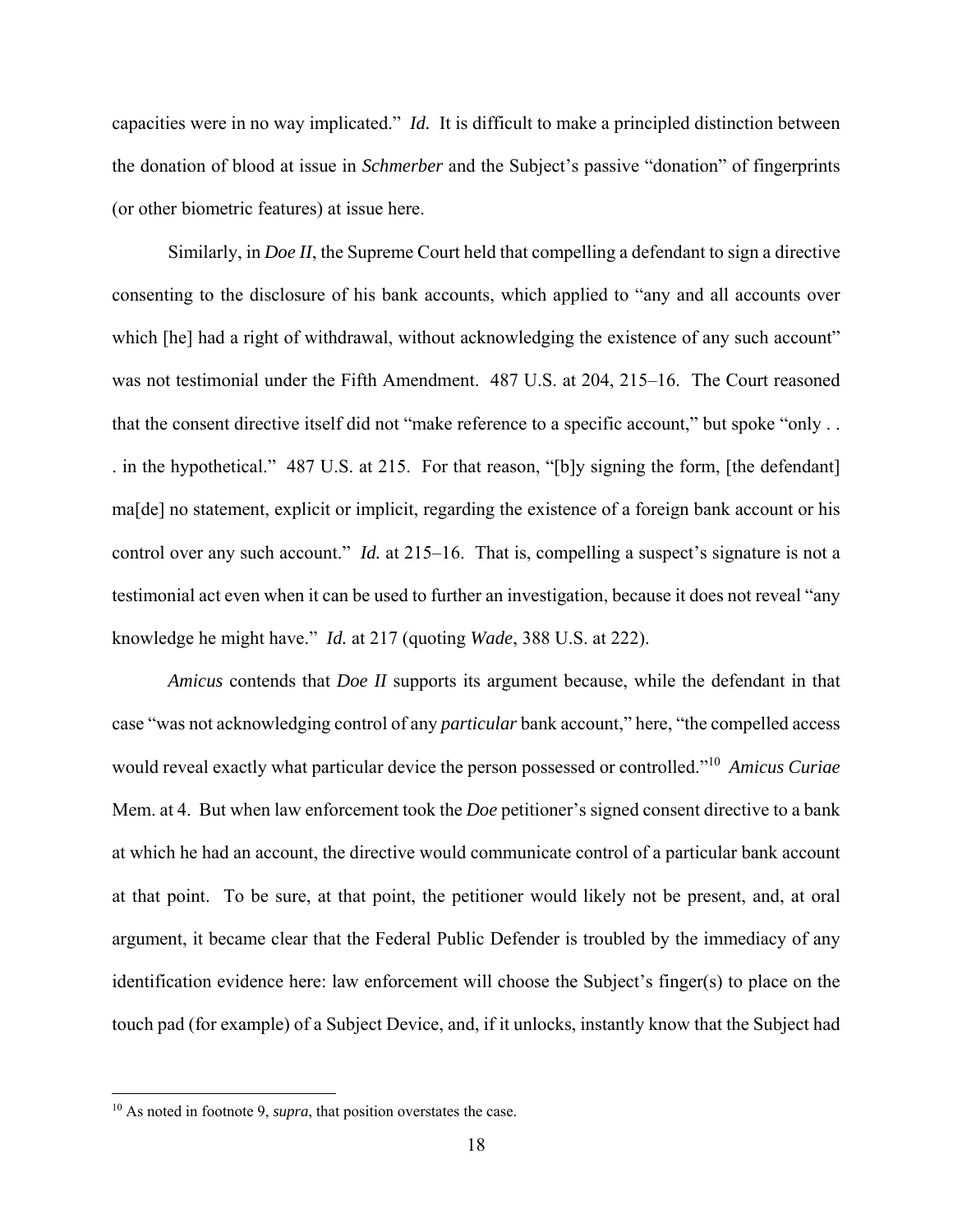access to it. But, "[w]hen deciding whether an act is testimonial or not, the governing case law simply does not take into account the power or immediacy of the incriminating evidence acquired from the physical characteristic." *In re Search Warrant Application*, 279 F. Supp. 3d at 805. After all, the Supreme Court has held that the donning of a blouse to test whether accused fits into it and the provision of an accused's voice exemplar to ascertain whether a witness recognizes it identification determinations that would occur in short order, if not immediately—are not inherently testimonial. *See Holt*, 218 U.S. at 252–53; *Wade*, 388 U.S. at 222–23; *see also In re Search Warrant Application*, 279 F. Supp. 3d at 805 ("In essence, applying the fingerprint to the Touch ID sensor is no different than watching someone put on a shirt to see—immediately—if it fits or listening to someone speak in a live lineup and deciding—immediately—whether the voice matches the suspect's."). In sum, the Fifth Amendment privilege is not triggered where, as here, "the [g]overnment merely compels some physical act, *i.e.*, where the individual is not called upon to make use of the contents of his mind." *In re Grand Jury Subpoena Duces Tecum Dated March 25, 2011*, 670 F.3d 1335, 1345 (11th Cir. 2012).

That rule dooms the Federal Public Defender's "decryption" argument, as well. There, it contends that the government gaining access to the Subject Devices using the Subject's fingerprint or other biometric feature is testimonial under the Fifth Amendment because it not only unlocks the device but translates encrypted data on it "into a format that can be used and understood by the government." *Amicus Curiae* Mem. at 4. Thus, *amicus* argues, the use of the Subject's fingerprint "actually *assembles* the information for law enforcement," like the Supreme Court found problematic in *Hubbell*. *Id.* at 5 (emphasis added). But, again, the government's compelled use of the Subject's biometric features in order to decrypt the contents of the Subject Devices will not require the Subject to make any use of the contents of his mind. Similarly, there has been no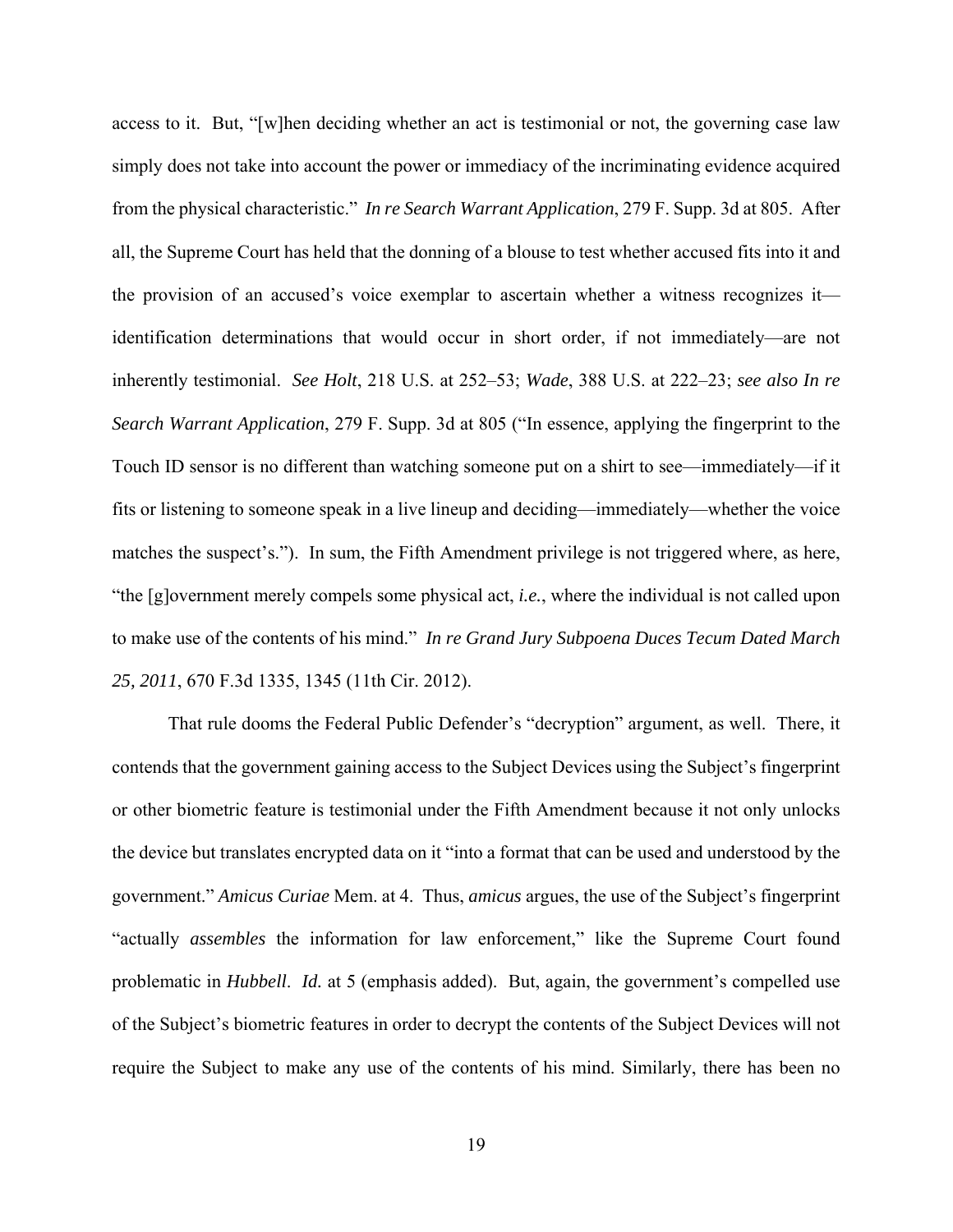showing here that the resulting process of decryption requires any mental effort by the Subject;<sup>11</sup> rather, it would appear that the decryption process is accomplished by the machine—that is, by the digital device and the software on it.

*Hubbell* and *In re Subpoena Duces Tecum* are instructive. In *Hubbell*, the Supreme Court held that the subpoena respondent's "assembly" of information for the government—a concept that *amicus* invokes in its argument—can constitute a testimonial act of production. However, the respondent's "assembly of literally hundreds of pages of material in response to a request for 'any and all documents reflecting, referring, or relating to any direct or indirect sources of money or other things of value received or provided to' an individual or members of his family during a 3 year period," *Hubbell*, 530 U.S. at 41, required significantly more than is at issue here—and not because it involved physical documents rather than digital data. For example, it required the witness to cull through materials to determine which were responsive and "was tantamount to answering a series of interrogatories asking a witness to disclose the existence and location of particular documents fitting certain broad descriptions." *Id.* The biometric feature collection process outlined in the Affidavit requires no comparable cognitive exertion by the Subject here.

The Eleventh Circuit in *In re Subpoena Duces Tecum* found that compelled decryption of information on a number of digital devices did violate the Fifth Amendment. 670 F.3d at 1352–

<sup>&</sup>lt;sup>11</sup> Neither party presented a clear description of the state of data on a digital device before and after it is unlocked, failing to explain whether application of a biometric feature merely unlocks the device or actually decrypts the data on it. Nor is the case law particularly helpful in this regard. For example, in *In re Subpoena Duces Tecum*, the court simply states that the target was ordered "to produce the unencrypted contents of [certain] hard drives," that "the decryption and production of the hard drives would require the use of Doe's mind," and referring in passing to a "decryption password," without clearly defining or explaining what is meant by "decryption," the manner in which the decryption would be accomplished, or how, precisely, it would involve the contents of the target's mind. 670 F.3d at 1341, 1346. Nevertheless, for purposes of the analysis in this Opinion, the Court assumes that information on any of the Subject Devices is otherwise "encrypted" and that unlocking the device also "decrypts" its contents. The Court does not assume, however, that the Subject has anything to do with the decryption process other than providing the biometric feature that unlocks the device.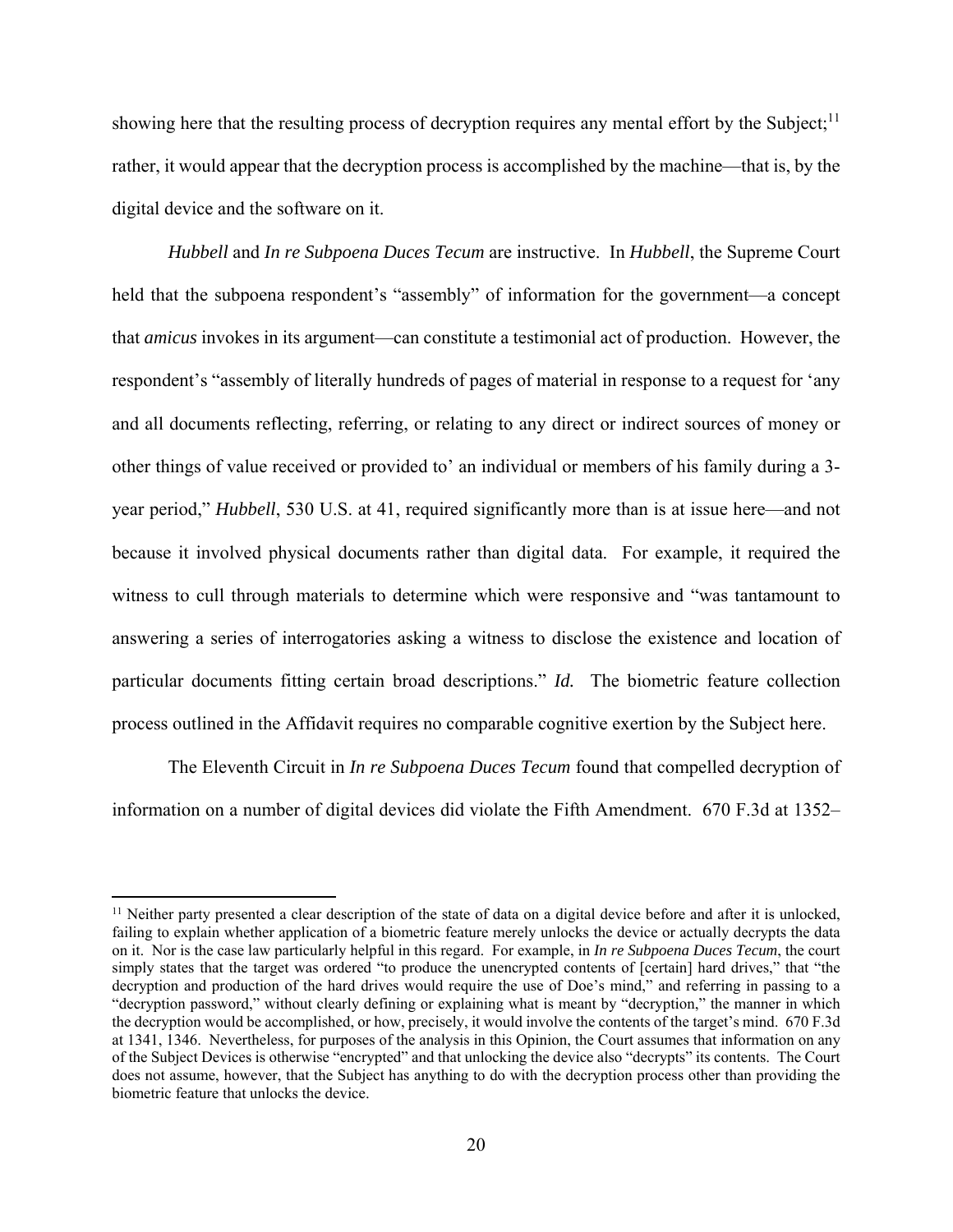53. That case is readily distinguishable from the facts in this case, however. As the Eleventh Circuit found, the decryption of information "require[d] [the witness] to use a decryption password," and thus to "use . . . the contents of [his] mind" in an action "akin to requiring the production of a combination." *Id.* at 1346; *see also Hubbell*, 530 U.S. at 43 (indicating that requiring production of a combination to a wall safe would be testimonial); *In re Boucher*, No. 2:06-mj-91, 2007 WL 4246473, at \*6 (D. Vt. Nov. 29, 2007) ("The password is not a physical thing. If [the witness] knows the password, it exists only in his mind. . . . It is pure testimonial production . . . ."), *rev'd on other grounds*, 2009 WL 424718 (D. Vt. Feb. 19, 2009); *Massachusetts v. Gelfgatt*, 11 N.E.3d 605, 614 (Mass. 2014) ("This is not simply the production of real or physical evidence like a blood sample or a handwriting exemplar. Rather, the defendant's act of entering a decryption key would be a communication of his knowledge about particular facts that would be relevant to the Commonwealth's case."); *but see Florida v. Stahl*, 206 So. 3d 124, 134 (Fla. Dist. Ct. App. 2016) (holding compelled production of passcode non-testimonial). Here, as discussed above, the Subject would be required to communicate nothing: law enforcement will present the device and choose which of the Subject's fingers (or other biometric features) to use in an attempt to unlock it. The decryption is then accomplished without any further interaction with the Subject; it is accomplished not by the mental effort of the Subject but by the device itself. Like the unlocking of the device, the decryption could be effectuated even if the Subject were "asleep and thus by definition not communicating anything."12 *In re Search Warrant Application*, 279 F. Supp. 3d at 804.

<sup>&</sup>lt;sup>12</sup> At oral argument, the Federal Public Defender posited that one whose cellphone can be accessed and decrypted using a fingerprint has used the contents of his or her mind to set up that security feature and that, therefore, the compelled unlocking via the fingerprint *a fortiori* reveals the contents of his or her mind. The problem with that argument is that *configuring* the device to use the fingerprint (or face or iris) to unlock and decrypt it was not compelled; only the present *use* of the fingerprint has been compelled. *See, e.g.*, *United States v. Doe*, 465 U.S. 605, 611–12 & n.9 (1984) (voluntarily-produced documents cannot be said to contain compelled testimony); *Fisher v. United States*, 425 U.S. 391, 409–10 (1976) ("[T]he preparation of all of the papers sought in these cases was wholly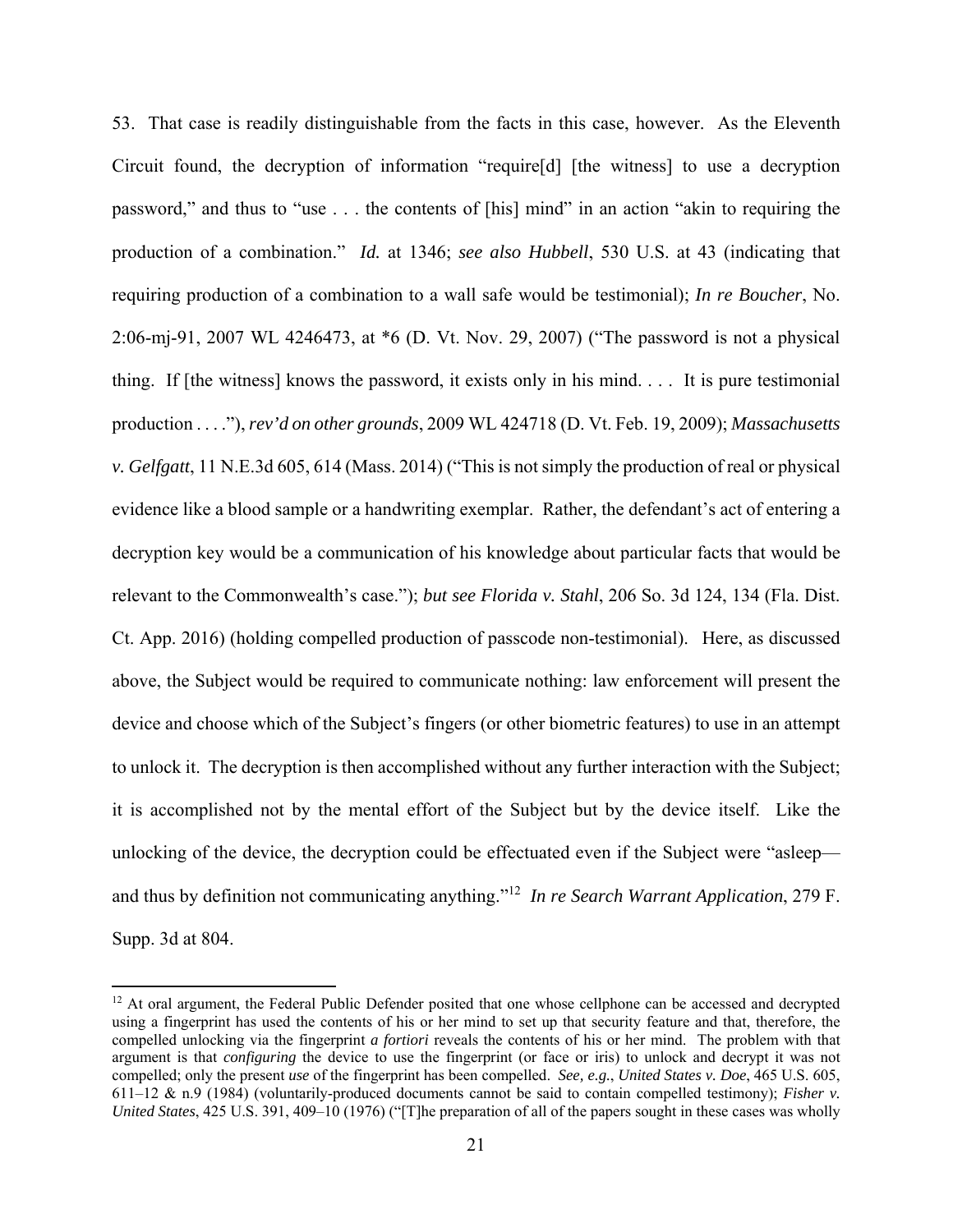\* \* \* \* \*

Like other courts addressing similar issues, this Court is mindful of the important privacy interests at stake when government accesses information on a digital device. *See, e.g.*, *Carpenter*, 585 U.S. at \_\_, slip op. at 10 ("[C]ell phone location information is detailed, encyclopedic, and effortlessly compiled."); *Riley*, 573 U.S. at \_\_, 134 S. Ct. at 2485 ("Cell phones . . . place vast quantities of personal information literally in the hands of individuals."); *In re Search Warrant Application*, 279 F. Supp. 3d at 806 (noting "the intensity of the privacy interests at stake in accessing smart devices"). However, even when presented with legal questions impacted by changing technology that has triggered significant modifications of individuals' behavior, a lower court cannot ignore or rewrite the constitutional principles the Supreme Court has articulated. Rather, this Court's job is to interpret and apply those precedents as faithfully as possible. *See, e.g.*, *In re Search Warrant Application*, 279 F. Supp. 3d at 806–07 ("[A]lthough *Riley* certainly instructs courts to avoid mechanical application of legal principles in the fact of technological advances, the constitutional text dictates the result here"). Here, those principles establish that the warrant and authorization requested by the government and issued by the Court violates neither the Fourth Amendment's requirements nor the Fifth Amendment's self-incrimination clause.<sup>13</sup>

voluntary, and they cannot be said to contain compelled testimonial evidence . . . ."); *In re Boucher*, 2007 WL 4246473, at \*3 ("Both parties agree that the contents of the laptop do not enjoy Fifth Amendment protection as the contents were voluntarily prepared . . . ."). It therefore is irrelevant that the individual who set up the device engaged the contents of his or her mind at an earlier point. If law enforcement compels disclosure of a combination, that disclosure is testimonial not because the user of the safe previously chose that combination, but because, in the compelled revelation of the combination, that individual is using the contents of his or her mind. *See, e.g.*, *In re Boucher*, 2007 WL 4246473, at  $*6$  ("The password is not a physical thing. If [the witness] knows the password, it exists only in his mind. . . . It is pure testimonial production . . . .").

<sup>&</sup>lt;sup>13</sup> In its opening memorandum, the government argues that its request regarding the use of biometric features was authorized under Rule 41 of the Federal Rules of Criminal Procedure, which governs search and seizure warrants. Government Mem. at 12–14. *Amicus* did not address that question in its opposition. The Court need not decide that question, however, because, even if Rule 41 does not countenance an authorization such as this, the government is correct that the All Writs Act, 18 U.S.C. § 1651, does. Government Mem. at 14 n.7. For example, in *United States v. Apple MacPro Computer*, the Third Circuit indicated that the All Writs Act authorized an order requiring a suspect in a child pornography case to decrypt digital devices subject to search during the execution of a search warrant